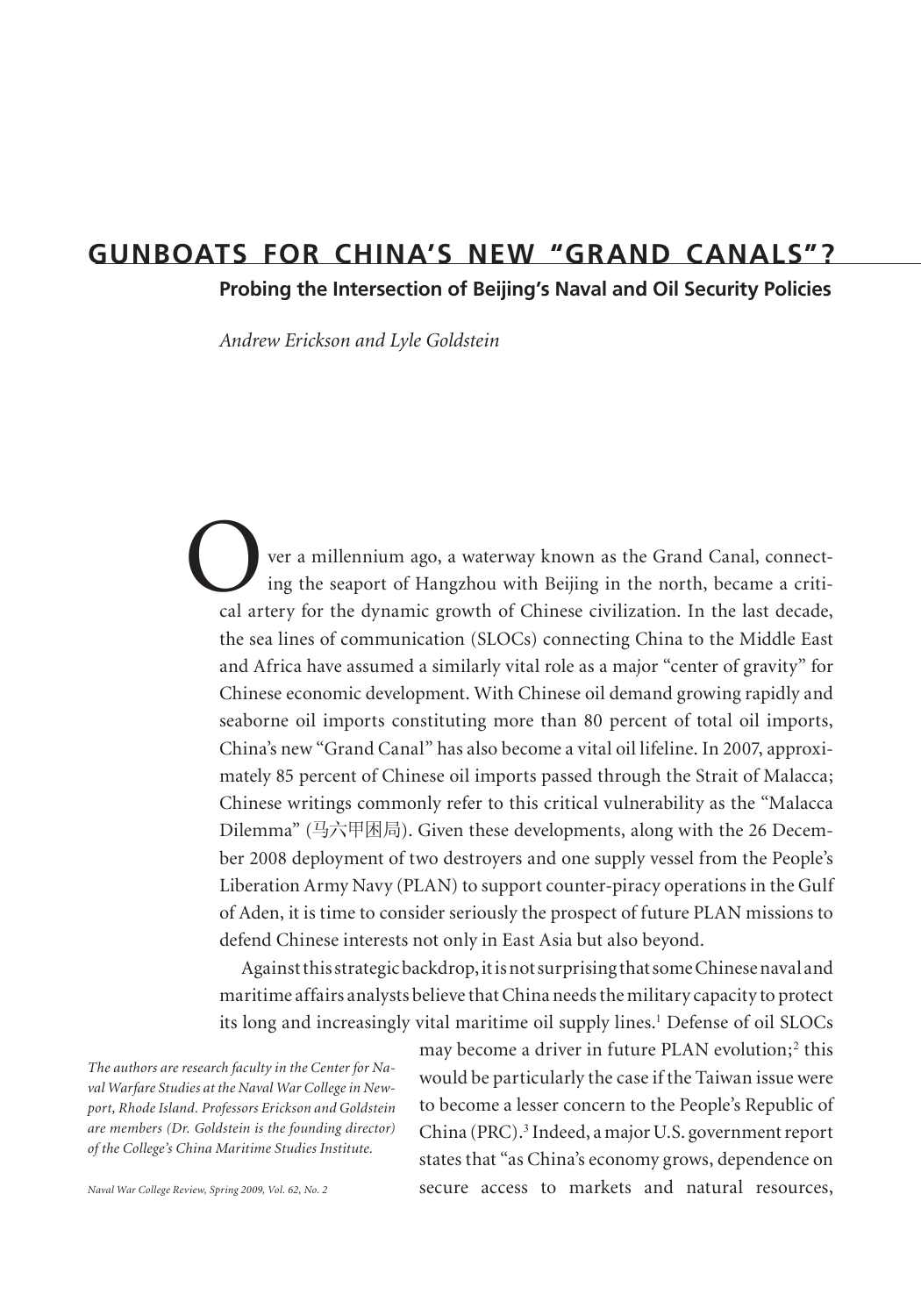particularly metals and fossil fuels, is becoming a more significant factor shaping China's strategic behavior."<sup>4</sup> A shift in naval-mission focus from consolidating control of China's maritime periphery to pursuing SLOC security would represent a major reconceptualization of Chinese national security, one with wide-ranging international implications. Examining the Indian case, moreover, illustrates that promotion of blue-water naval capabilities in China is not unusual for a developing major power.<sup>5</sup>

The possible interaction between China's developing oil security and naval strategies poses important questions. Gunboats were once used to invade China in the name of protecting international commerce. Now China is itself acquiring powerful warships, but its precise reasons for doing so remain unclear. What relationships do Chinese civilian and military leaders envision between maritime commerce, oil availability, and the use of force in international affairs? Such questions appear to be largely undecided in China. They perplex the U.S. Department of Defense, which stated in 2008 that "the extent to which Beijing's concerns over the security of its access to oil supplies shapes China's defense policy and force planning is not known."<sup>6</sup> But they are questions that China will increasingly confront in the future, as its role on the global stage, including both economic and military aspects, continues to increase.

The maritime dimensions of China's emerging oil security strategy have received considerable attention from analysts, both inside and outside the nation.<sup>7</sup> But to date, few scholars have attempted to analyze comprehensively oil security– related writings in Chinese naval and maritime publications. This article will therefore offer possible answers to these questions and attempt to fill an important gap in the existing literature by surveying the maritime oil security discussions conducted by Chinese naval and energy specialists.

China's dominant domestic oil players are, first, the national oil companies and, second, the State Council, with its National Development and Reform Commission (NDRC)—not the security establishment.<sup>8</sup> Yet maritime oil security is generally not addressed in documents published by these entities, a fact that raises questions as to how oil security is conceptualized by China's leadership, which, by default, would likely handle such issues.<sup>9</sup>

Chinese maritime writings, by contrast, have proliferated in recent years.<sup>10</sup> At least five PRC professional publications concerned with naval development have appeared, as well as a plethora of books discussing the direction of Chinese naval modernization.<sup>11</sup> Few other Chinese publications analyze maritime oil security in detail.<sup>12</sup> A survey of China's official naval journal, 当代海军 *(Modern Navy),* from 2003 to 2006 reveals relatively few articles devoted to maritime oil security issues. Nevertheless, these articles cite China's perceived naval weakness as a key cause of oil insecurity.13 The tenor of these discussions suggests a strong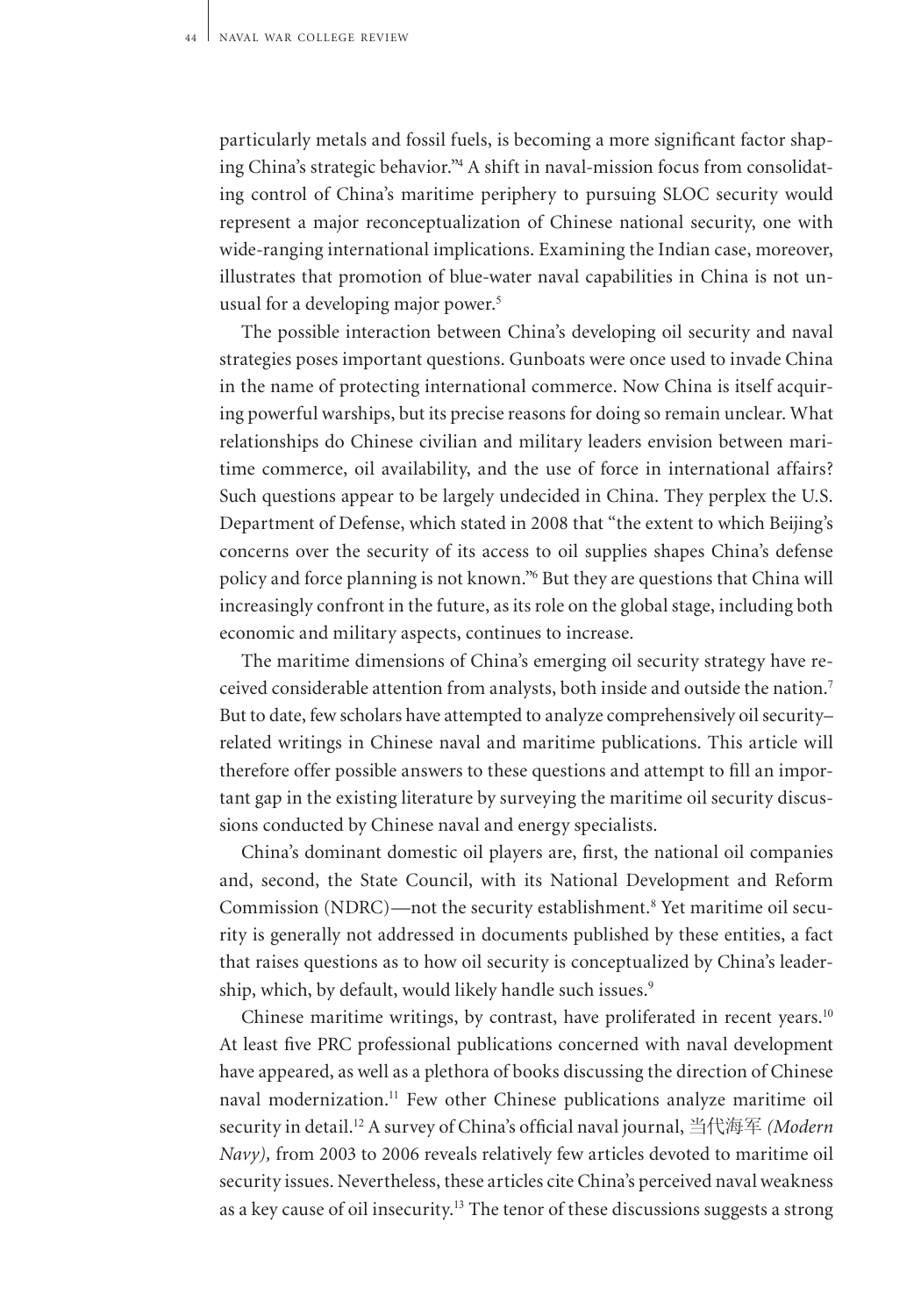disinclination by Chinese naval strategists to accept American or Western control over Beijing's "oil lifeline" (石油生命线).<sup>14</sup> This unease may well help to fuel China's ongoing naval buildup. However, one principal finding of this article is that some Chinese naval and maritime affairs analysts are pragmatic and advocate cooperation with other oil-consuming great powers, including the United States, in order to secure stability of the oil and gas supply.

This analysis has eight sections. The first establishes a geostrategic context for China's current naval and oil security–related actions and explores the role of oil in China's recent turn to the sea. The second and third sections explore Chinese perceptions of the roles of SLOCs and potential threats to them, respectively. A fourth section discusses People's Liberation Army (PLA) doctrinal writings relevant to SLOC protection missions. The fifth explores future naval implications of a more assertive Chinese naval presence driven by oil security concerns. Section six offers potential leading indicators of Chinese development of a navy capable of long-range SLOC protection. The seventh section examines Chinese arguments in favor of international SLOC security cooperation. The final section summarizes the findings and offers reason to believe that U.S.-China energy cooperation is quite possible in the maritime sphere.

### **The Context for Naval and Oil Security Strategy Development**

In comparison to those of Japan or Taiwan, mainland China's overall energy imports are low.<sup>15</sup> Domestic energy production remains centered on coal (about 70 percent of total supply), of which China has the world's third-largest reserves, after the United States and Russia. China is the only northeast Asian country to have these advantages. However, the country's oil use and oil import dependence have been rising rapidly since China became a net oil importer in 1993. While still a very significant oil producer, China now imports half of its crude oil needs of more than 7.7 million barrels per day. Oil security has become a hot discussion topic, because although oil occupies a minority share in the overall national energy balance, it currently has no large-scale substitutes as a transport fuel. Without adequate oil supplies, China's economy would grind to a halt as fuel shortages shut down trucks, ships, aircraft, and much of the rail system.<sup>16</sup>

For these reasons, as well as the Chinese Communist Party's more general imperative to orchestrate rapid economic development, resource acquisition appears to have become a major focus of Beijing's pragmatic foreign policy. This features sophisticated diplomacy, commercial initiatives, a flexible approach to problem solving that prioritizes economic and social progress over governance standards or individual human rights, and a new willingness to assume international responsibilities (e.g., peacekeeping and anti-piracy operations).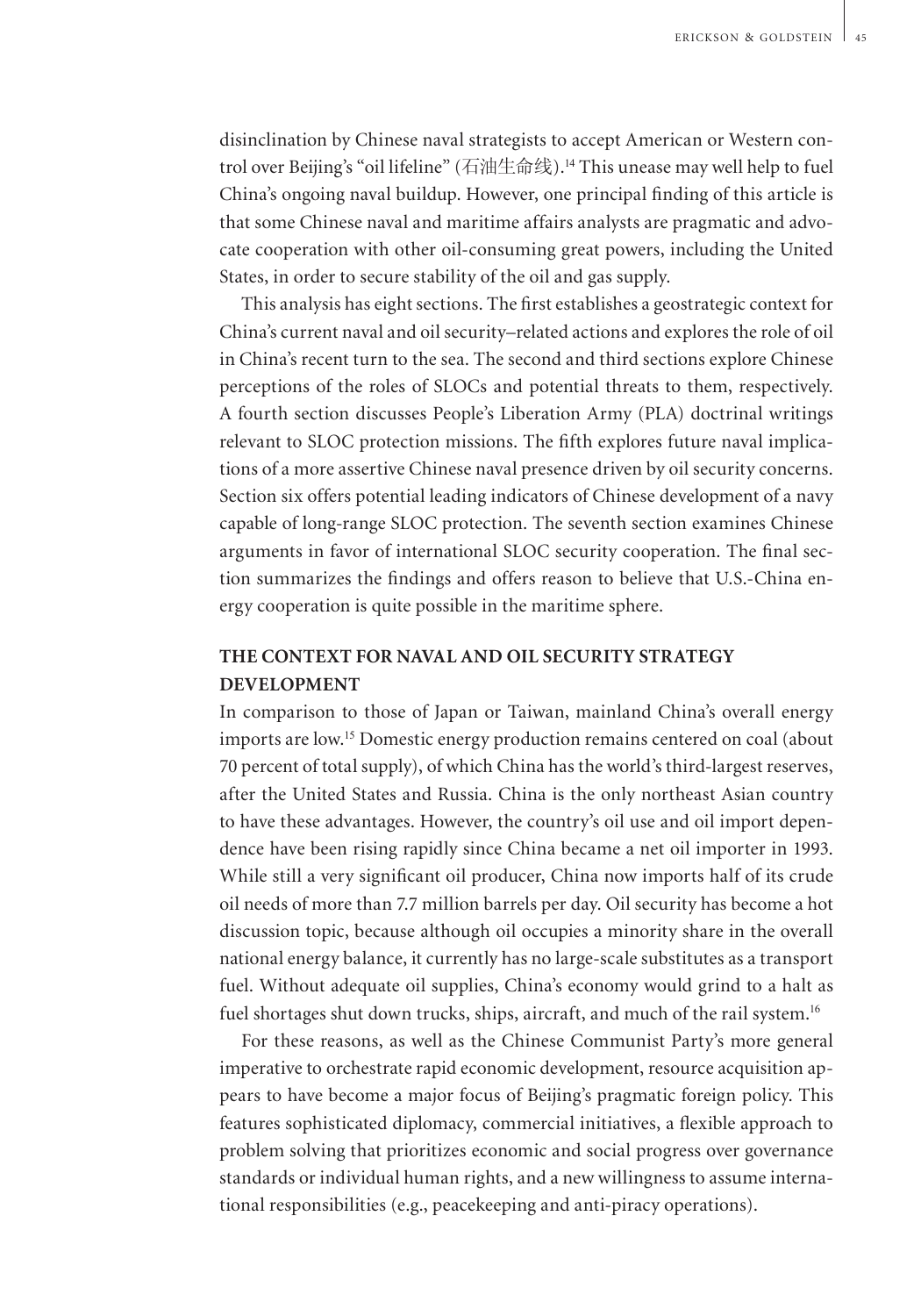China's emphasis on resource supply security is driven fundamentally by internal development requirements, but against the backdrop of China's impressive naval modernization over the past decade, concerns about potential Chinese naval development trajectories do arise. China has been building four classes of submarines simultaneously. It is also improving its amphibious warfare, air defense, and antiship missile capabilities. Furthermore, whereas old military and strategic debates focused on Taiwan contingencies, the new strategic ques-

*"Our economic development generates the need of overseas resources and markets, and there are hidden dangers in the security of our development."*

tions concern what may be wider regional, and potentially global, ambitions emerging in Beijing.<sup>17</sup> Yet at this point, in the assessment of the U.S. Defense Department, China "is neither capable of using

military power to secure its foreign energy investments nor of defending critical sea lanes against disruption."<sup>18</sup>

To address these questions, it is critical to understand China's debate over energy strategy. Chinese oil security writings are increasingly numerous, reflecting a vigorous national debate among civilian experts and scholars. "Free marketeers" believe that markets are the best tool to ensure a secure supply of imported oil. Beijing University's Zha Daojiong, for instance, argues that China's path to oil security lies in greater integration with the existing global oil market.<sup>19</sup> Some analysts believe that transnational and nonhuman threats to maritime oil security are as important as, or more important than, interstate threats.<sup>20</sup> There are pragmatists at Chinese naval institutions who believe that oil security can be achieved through diplomacy.<sup>21</sup>

But there are also mercantilists, who take a darker view based on the zerosum premise that dwindling oil supplies compel each consumer to fight for exclusive control of resources. They believe that China must control its foreign oil supplies from wellhead to gas pump and are typically more inclined than others toward using military power to guarantee oil-supply security. For instance, Zhang Wenmu, of Beijing University of Aeronautics and Astronautics, a major public intellectual, writes that China must control its sea-based oil supplies: "We must build up our navy as quickly as possible. . . . Otherwise, China may lose everything it has gathered in normal international economic activities, including its oil interests, in a military defeat."<sup>22</sup> While Zhang's writing appears to have attracted a limited following, it is conspicuous for its apparent lack of calculation of costs or of potential balancing reaction by others, or any clear estimate or plan about exactly what kind of naval capabilities China would need for what kind of scenarios. There is a wide and sophisticated array of viewpoints even in China's naval studies community.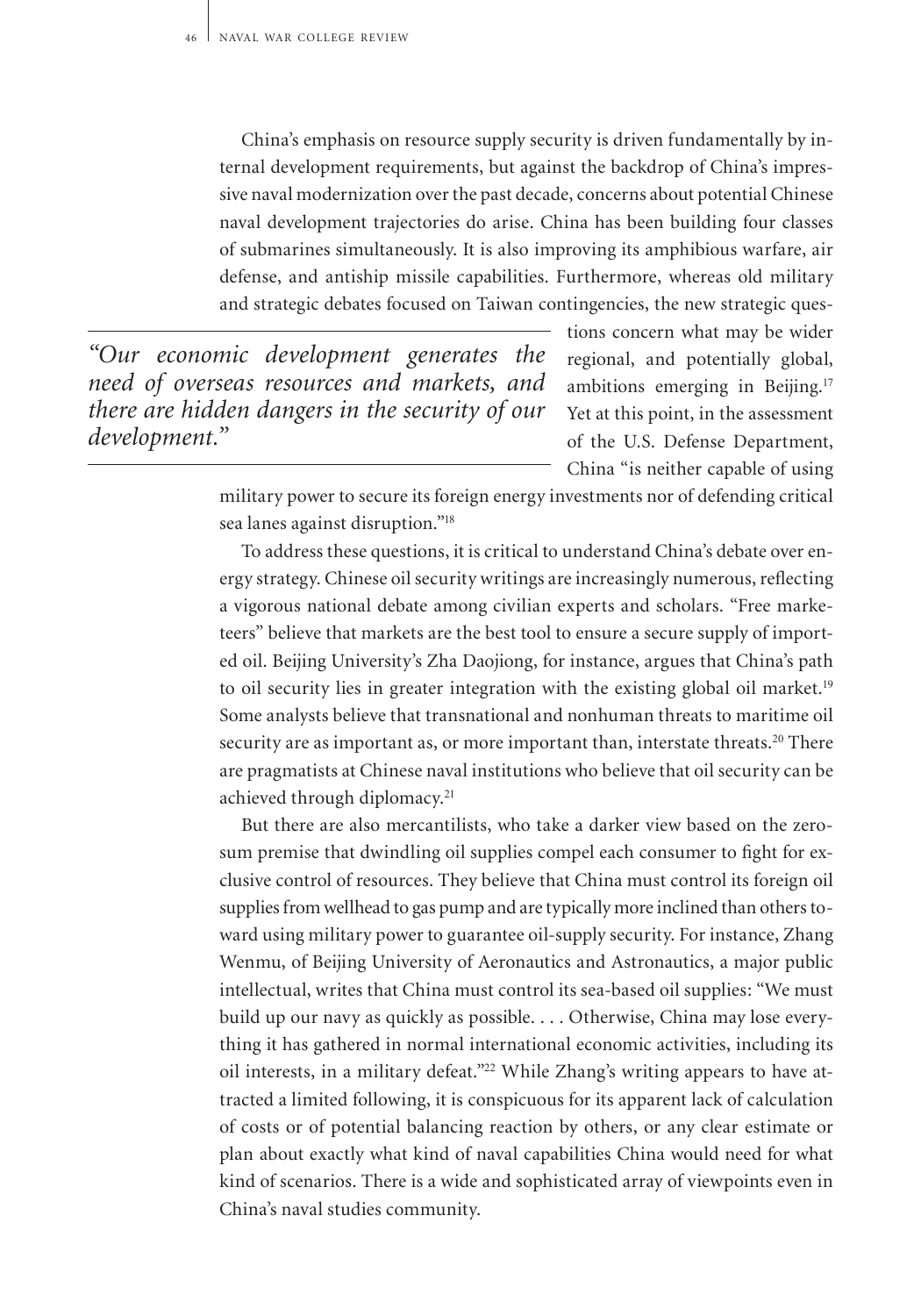## **The Role of Oil Resource Protection in China's Maritime Development**

Despite its largely insular, continental history, China appears to be turning decisively to the sea as its trade relationships blossom and resource demand grows. In 2006, maritime industries accounted for \$270 billion in economic output (nearly 10 percent of GDP).23 Extensive foreign oil resources are required to sustain China's growth, and some Chinese analysts appear to assume that there will be an unrelenting, zero-sum competition for access to them.<sup>24</sup> This justification has been present in the Chinese literature since the 1980s or early 1990s. In fact, it was in some ways more prevalent in those years (though not in connection with the Middle East/Malacca Straits but, rather, oil and resources in the South China Sea). The PLAN attempted to use these factors to justify budgets and modernization plans, because at the time the Taiwan and U.S. issues were less pressing.<sup>25</sup> One explanation for the content of maritime debates is the context of domestic bureaucratic and political wrangling for defense budget and procurement priority.

In the future, if tensions between China and the United States over Taiwan ease, maritime interests and SLOC security might reemerge as a basis for justifications of missions and modernization programs and budgets for the PLAN. Yet this may not be driven only by a perception of actual international interests and China's security environment; another driver may be a struggle by the PLAN to secure a greater portion of the PLA budget, particularly if it is able to improve its status vis-à-vis the PLA ground forces. This possibility is hardly far-fetched: China's 2008 Defense White Paper for the first time treats the ground forces as a distinct service equivalent to the Navy, Air Force, and Second Artillery, suggesting that they are becoming less dominant within the military and that the PLAN may grow correspondingly over time in funding and mission scope.<sup>26</sup>

Today, Beijing appears to believe that China's maritime commercial and oil interests might need increasing protection. At an expanded Central Military Commission conference on 24 December 2004, Chairman Hu Jintao introduced a new military policy that defined the four new missions of the PLA: first, to serve as an "important source of strength" for the Chinese Communist Party (CCP) to "consolidate its ruling position"; second, to "provide a solid security guarantee for sustaining the important period of strategic opportunity for national development";<sup>27</sup> third, to "provide a strong strategic support for safeguarding national interests"; and fourth, to "play an important role in maintaining world peace and promoting common development."<sup>28</sup>

The last two missions reflect new emphases for the PLA, and the fourth is unprecedented. According to a subsequent article in *Liberation Army Daily,* the third includes maritime rights and interests. Specifically, Hu requires the PLA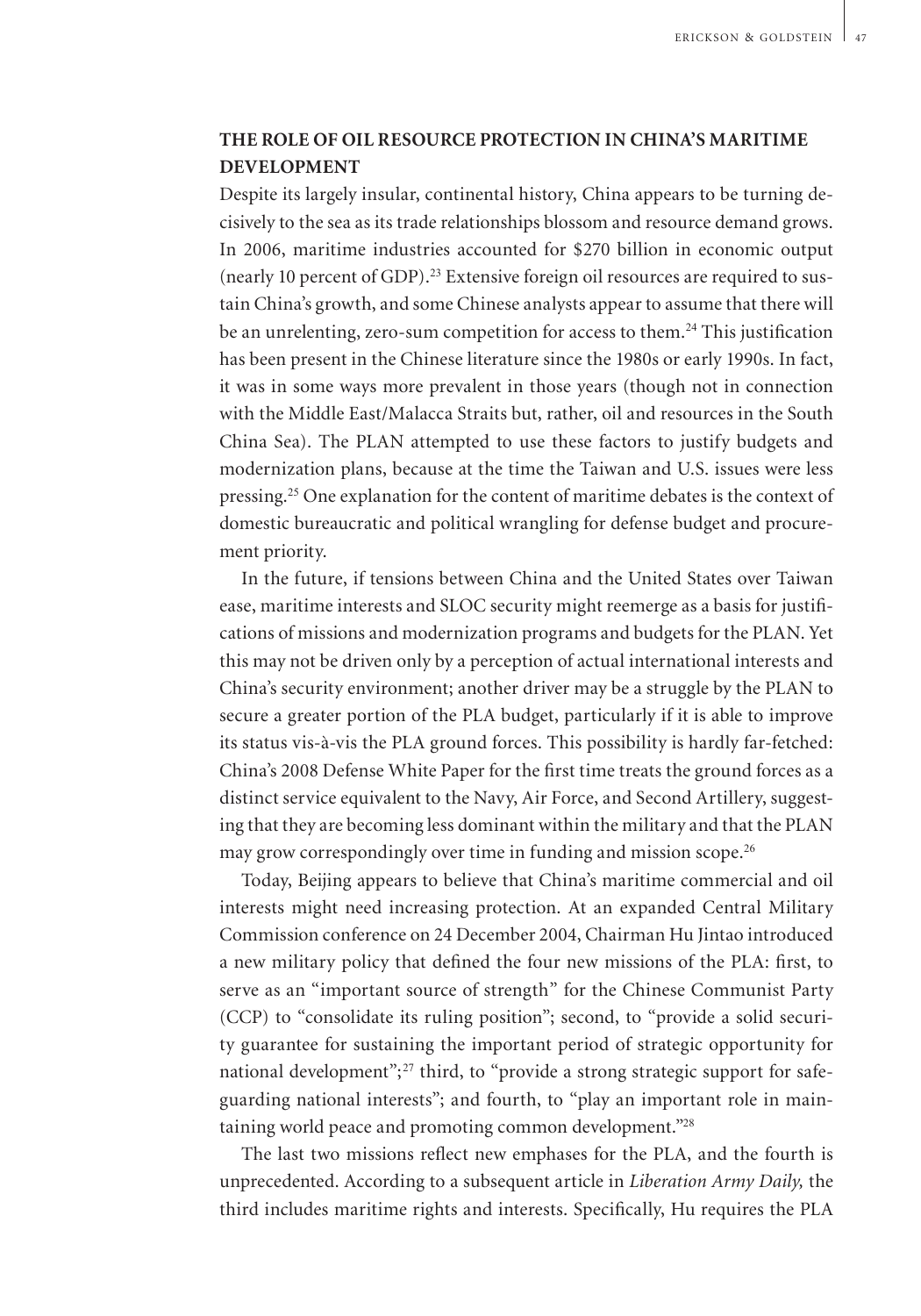"to not only pay close attention to the interests of national survival, but also national development interests; not only safeguard the security of national territory, territorial waters, and airspace, but also safeguard electromagnetic space, outer space, the ocean, and other aspects of national security."<sup>29</sup> On 27 December 2006, in a speech to People's Liberation Army Navy officers attending a Communist Party meeting, Hu referred to China as "a great maritime power (海洋大 国)" and declared that China's "navy force should be strengthened and modernized" and should continue moving toward "blue water" capabilities.<sup>30</sup> China's 2006 Defense White Paper further states that China's "navy aims at gradual extension of the strategic depth for offshore defensive operations and enhancing its capabilities in integrated maritime operations."<sup>31</sup>

China's 2008 Defense White Paper adds that "the Navy has been striving . . . to gradually develop its capabilities of conducting cooperation in distant waters." It arguably alludes to oil security in describing the present state of the world: "Struggles for strategic resources, strategic locations and strategic dominance have intensified."32 But oil security is not mentioned directly in Hu's redefinition of PLA policy, raising the question of whether an oil security/SLOC mission is specifically sanctioned by China's leadership. This is hardly surprising, as Chinese leadership pronouncements tend to represent abstract distillations of high-level consensus, particularly concerning emerging issues for which specific policy has yet to be decided. Potential factors that could motivate expansion of PLAN activities include: first, a perceived need to protect Chinese shipping and resource supply lines and, second, to make sure that China can handle a Taiwan crisis and other regional contingencies; third, bureaucratic interests (e.g., of the navy and specific factions within it); and fourth, a desire within the leadership for a Chinese "Great White Fleet" for international prestige. It is likely that a combination of these factors provides the impetus behind China's naval modernization. However, oil supply security stands out as a clear national strategic interest that has the potential to unite factions within China in support of more assertive naval policies.

China's growing reliance on oil imports to power economic growth makes oil supply security a distinct national security interest. In an attempt to transform Hu's general guidance into more specific policy, articles in state and military media have argued that to safeguard China's economic growth, the PLA must go beyond its previous mission of safeguarding national "survival interests" ( $\pm$ 存利益) to protecting national "development interests" (发展利益). "Our economic development generates the need of overseas resources and markets, and there are hidden dangers in the security of our development," explains a Nanjing Army Command College political commissar, Major General Tian Bingren. "With the deepening of economic globalization and increasingly frequent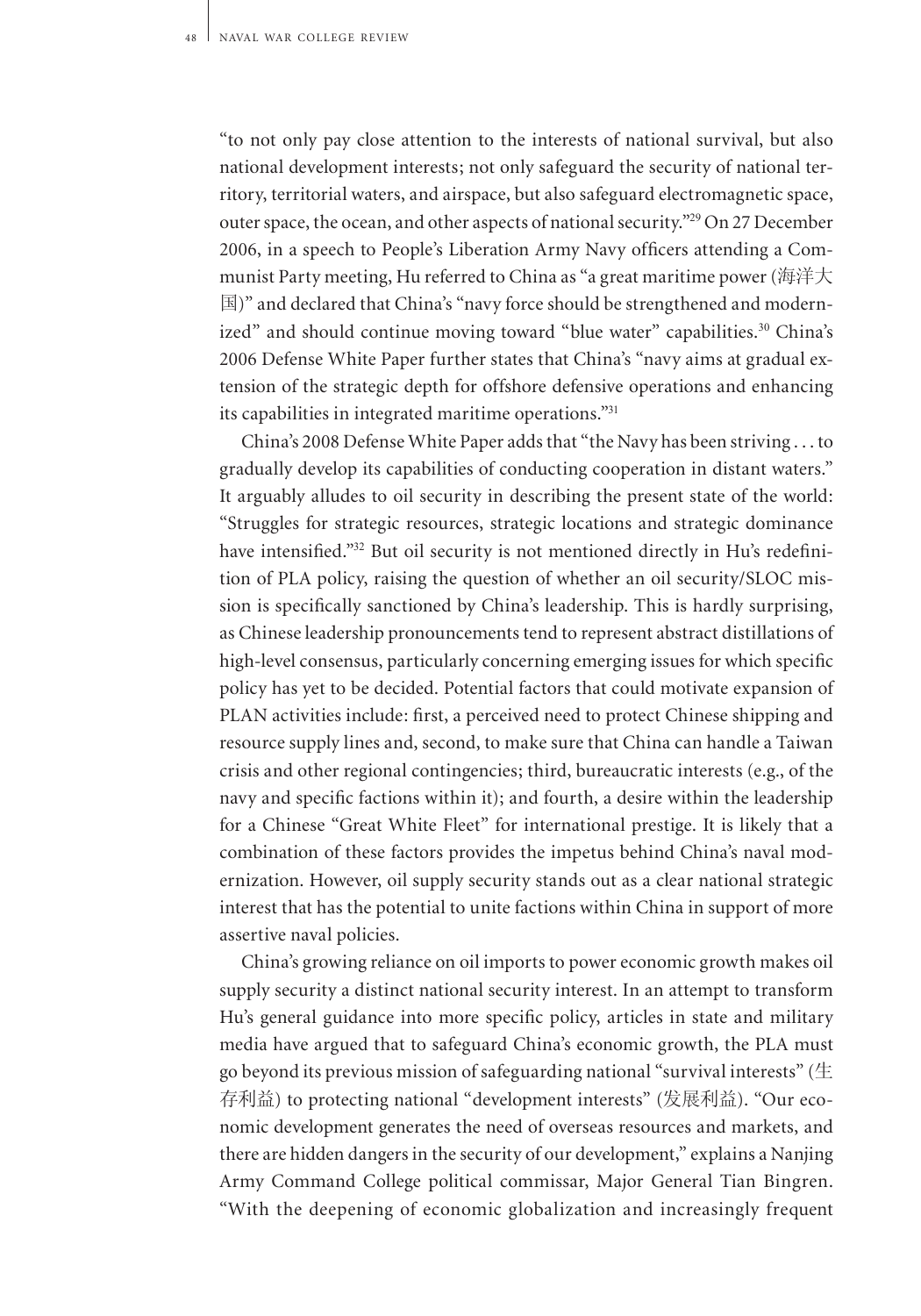flow of . . . energy sources, an outside local war or conflict will influence the development and construction of a country."<sup>33</sup> Writing in a PLA newspaper, the recently retired Major General Peng Guangqian—who has served as a research fellow at China's Academy of Military Sciences and who, as an adviser to China's powerful Central Military Commission (CMC) and Politburo Standing Committee, has enjoyed significant influence in the shaping of PLA strategy—warns

*"[China] must view things from the perspective of keeping the United States from cutting its oil supply lines. Concretely speaking, this entails making the United States not willing to cut China's oil supply lines, not daring to do so, and not able to do so."*

that "some of the foreign hostile forces" may "control the transport hubs and important sea routes for China to keep contact with the outside, and curb the lifeline China needs to develop."<sup>34</sup> A major study advised by such influential policy makers as Dr. Qiu Yanping,

deputy director of the Chinese Communist Party Central Committee's National Security Leading Small Group Office,<sup>35</sup> emphasizes the importance of securing China's sea lines of communication.36 Writing in the official journal of the Central Committee, the PLAN commander, Wu Shengli, and Political Commissar Hu Yanlin state, "To maintain the safety of the oceanic transportation and the strategic passageway for energy and resources . . . we must build a powerful navy."<sup>37</sup> While this serves these individuals' bureaucratic interests, they must nevertheless coordinate their statements with PLA and CCP leadership; such naval advocacy would have been impermissible previously. Analysts writing in PLA publications label oil security a key area of concern and advocate measures, including expansion of strategic petroleum reserves and modernization of the PLA Navy and Air Force, as well as of the Second Artillery (the strategic missile force), in order to protect China's energy supplies and key infrastructure.<sup>38</sup>

A series of naval strategy books, published in Beijing during 2003 by a PLANaffiliated press, under the overarching theme of "The Chinese Nation and the Ocean," suggests a relatively firm link between naval strategy and resource concerns among serious Chinese analysts. The introduction to one of these books, 蓝色方略 *(The Blue Strategy),* explains that "in today's world, the population is growing as land-based resources are depleted. Conflict and competition over maritime rights and interests are intensifying with each passing day."<sup>39</sup> Another book in the series, 卫海强军 *(A Mighty Force to Protect the Sea),* suggests that resource issues will greatly affect China's development trajectory. Resolving this issue in a manner that supports China's development strategy will require new "resource space" (资源空间) that can only be found in maritime domains. $^{40}$ 

Alfred Thayer Mahan's dicta that commerce is vital to maritime power and that the best way to threaten and defend commerce is by engaging naval forces in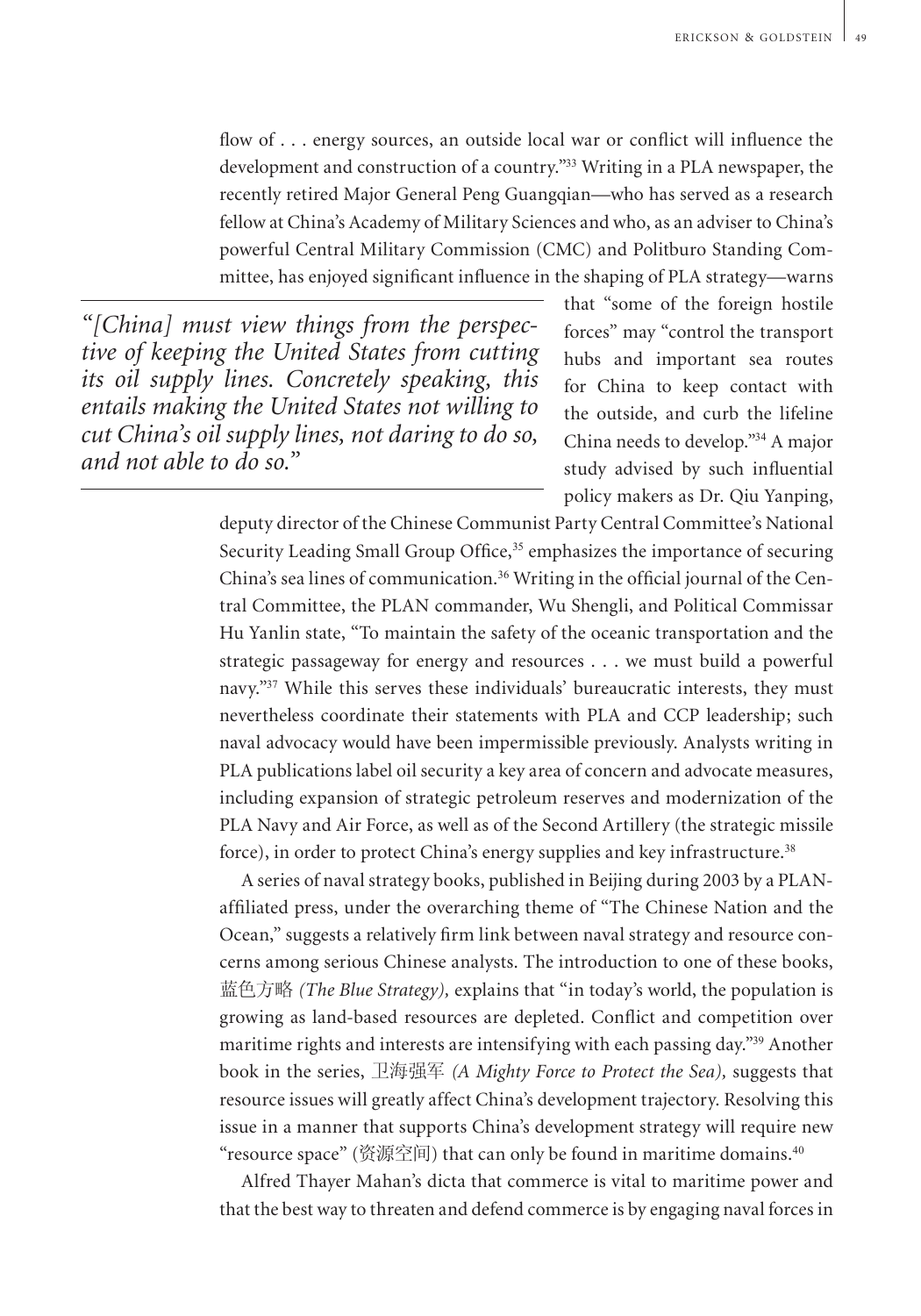decisive battle are pervasive in Chinese writings.<sup>41</sup> They appear in a recent book, 海上力量与中华民族的伟大复兴 *(Sea Power and the Chinese Nation's Mighty Resurgence),* by two Chinese naval officers.42 Published by China's National Defense University, the volume emphasizes the critical role of controlling sea-lanes for the purposes of developing sea power, as well as the nation's economy. Its authors contend that sea powers have generally enjoyed great geostrategic advantages over land powers—an argument with major implications for China's future development. Once again stressing the link between economic and naval power, the two naval officers note, "from an economic power standpoint, maritime civilizations . . . are far superior to continental civilizations." Of particular relevance to this discussion of oil security, the authors observe that continental powers have frequently been surrounded and blockaded with considerable strategic effect. They suggest that maritime threats to China are increasing and that its maritime resources are being plundered.

The recent actions of the United States have exerted an especially deep influence on Chinese analysts' oil security views. According to a 2004 article on oil security in China's foremost naval journal, *Modern Navy,* "The 9.11 events gave the United States an opportunity to assert greater control over the oil-rich Middle East. The wars in Afghanistan and Iraq ensured that Middle Eastern oil and gas was 'in the bag' for the United States." The author of this analysis argues: "The great powers compete for oil [because whichever state] controls the oil can also control the lifeblood of other countries' economic development, [but whichever state] controls the Middle East can control that of the [entire] world economy."<sup>43</sup> Such perceptions are important. If Chinese policy makers see the oil market as United States–controlled and unreliable and come to doubt Washington's willingness to keep critical oil SLOCs open impartially, they might push hard to create a blue-water navy. Such actions would mark a strategic tipping point in the Sino-American relationship and could set off a cascade effect of more assertive SLOC security policies by Japan and other major oil importers.

#### **Chinese Views of Oil SLOCs**

Chinese defense policy intellectuals generally consider oil SLOC security to be a major issue, as suggested by an edited volume on SLOC and maritime oil security published by China Institute of Contemporary International Relations (CICIR).<sup>44</sup> In addition, the PLA's first English-language volume of its type, *The Science of Military Strategy,* emphasizes that SLOC security is vital to China's long-term development.<sup>45</sup> As discussed above, the authors of Chinese oil security works tend to fall into two primary camps: the "free marketeers," who see the global oil market as the best guarantor of oil supply security, and the "mercantilists," who see the global oil supply situation in zero-sum terms and favor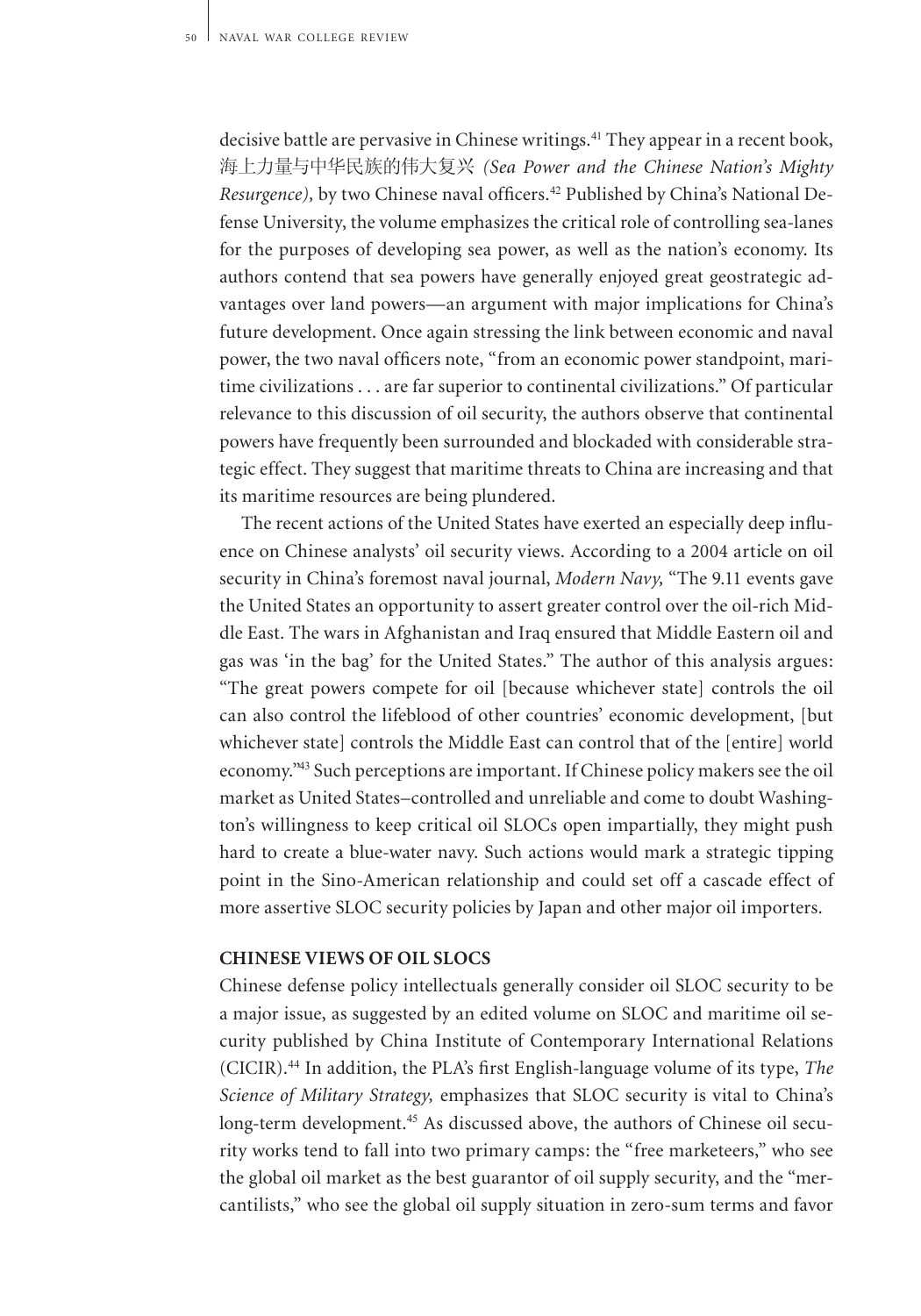greater state involvement in securing energy supplies. Those who believe that greater reliance on the international oil market is the best path to oil supply security have gained strength over the past several years. However, based on assessment of Chinese-language analyses on oil supply security, it appears that the mercantilists still exert significant influence. More to the point, authors close to the military and to the party's top ranks appear to have strong mercantilist inclinations. Accordingly, that the mercantilists' articles occupy less print space relative to those of free marketeers does not necessarily mean that their policy influence is insignificant.

In fact, the upswing in Somali piracy in late 2008 and the pirates' capture and holding for three months of the supertanker *Sirius Star* have likely strengthened the hand of those favoring a more assertive naval presence along key maritime energy transit corridors. The PLA Navy's subsequent deployment of two destroyers and a supply ship to the Gulf of Aden is an unprecedented move that may presage a more active Chinese presence near global maritime energy routes. At the very least, it will make China's energy diplomacy much more credible, given that it demonstrates a capability to deploy military assets in areas of interest. The following section surveys Chinese strategic thinkers' views as to which regions are most crucial to Chinese energy security.

China's modern strategists envision their nation as having four strategic sealanes: east (from across the Pacific), south (from Australia and the Pacific islands), west (from the Middle East and East Africa through the Indian Ocean), and north (through Sea of Okhotsk and the Tsushima Strait). They worry that more than 75 percent of China's seaborne oil imports flow through a few key maritime arteries.<sup>46</sup> Chinese analysts and policy makers discuss possible ways to bypass these established routes, but thus far few of their plans appear likely to alter substantially China's dependence on established global oil shipping lanes.

Seaborne oil transport tends to be far less expensive than pipelines, for instance. In addition, the majority of China's oil imports come from the Middle East and Africa, where distance and geographic obstacles (oceans) make pipeline shipments economically and physically unfeasible. According to a map that appeared in the October 2006 issue of 现代舰船 *(Modern Ships),* such alternative routes could ultimately include oil pipelines from Siberia, Pakistan, the Burmese port of Sittwe, and the just-completed Kazakhstan pipeline that carries oil into western China. The accompanying analysis, however, is skeptical that these pipelines could solve China's "Malacca Problem." Regarding Russia, for example, it is suggested that Moscow's evident distrust of China means that the Kremlin "will not accept putting its lifeline under the control of another great power."47 Chinese analysts worry that Russia might suspend oil supplies during crisis; they realize that their Russian counterparts worry that in peacetime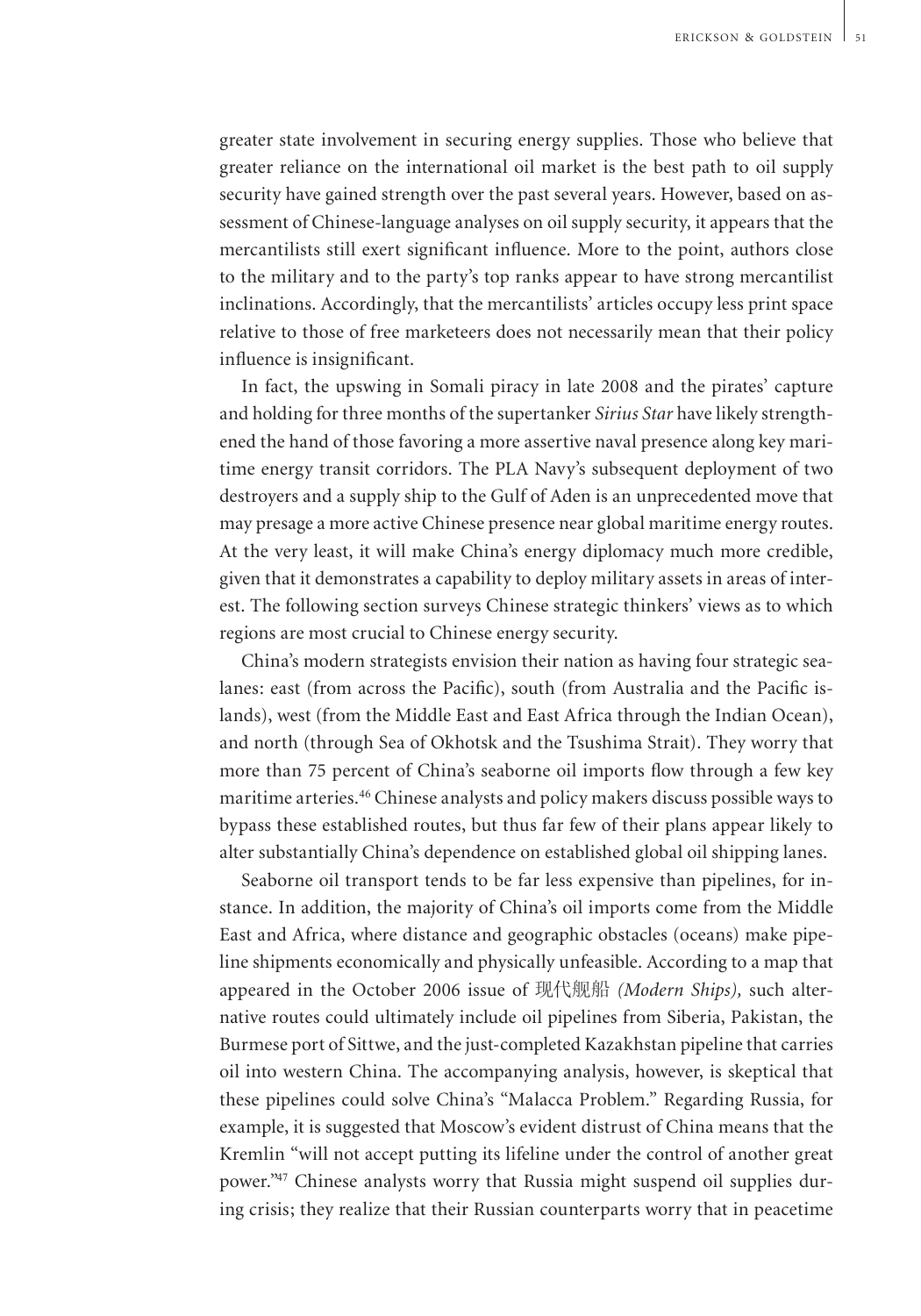China might import additional oil by sea and refuse Russian oil shipments unless it received lower prices. On the other hand, CICIR scholar Zhang Xuegang maintains optimistically that a proposed canal across Thailand's Isthmus of Kra "could . . . provide a strategic seaway to the Chinese navy" through which "fleets could . . . more easily protect the nearby sea-lanes and gain access to the Indian Ocean."<sup>48</sup>

It is generally held that land-based oil pipelines can displace a portion of future oil import growth and will help diversify China's oil import channels to some extent but that they cannot replace maritime oil transport.<sup>49</sup> Available overland supplies from Russia, Kazakhstan, and other areas are insufficient to reduce China's growing absolute and relative reliance on seaborne oil imports. Furthermore, off-loading seaborne crude in Burma or Pakistan seems problematic, given their great distances from China's coastal economic centers. Moreover, as a few Chinese sources recognize, pipelines have their own vulnerabilities—to substate actors and precision-guided munitions.<sup>50</sup> An article in 舰船知识 *(Naval and Merchant Ships)* states succinctly, "SLOC security is much more important than pipeline transport lines."<sup>51</sup> It is therefore reasonable to assume that China will continue to rely on the Indian Ocean sea-lanes, the Malacca and Hormuz straits, and the South and East China seas as its primary oil import channels.<sup>52</sup>

Chinese writers have dubbed the Strait of Hormuz the "Oil Strait" (石油海 峡), because China obtains approximately 40–45 percent of its oil imports from the Middle East, the vast majority of which must flow through Hormuz.<sup>53</sup> Chinese scholars recognize the Middle East's instability, noting that since 1951 ten of the sixteen major global oil supply disruptions have originated in the region.<sup>54</sup> A recent PRC analysis notes that by 2020 China could be importing nearly four million barrels per day of oil from the Middle East (over twice the current average level of 1.5 million barrels per day).<sup>55</sup> Chinese experts note pointedly that "all oil that China imports from the Middle East and Africa has to go through the Straits of Hormuz and Malacca, but [these straits] are beyond the reach of the PLAN's power."<sup>56</sup>

The "Western SLOC" (西行航线), running from the Indian Ocean through the Malacca Strait, to the South China Sea, and finally to the Chinese mainland, has particular strategic value as "China's 'lifeline' of economic development."57 It carries 80 percent of Chinese oil imports;<sup>58</sup> that figure includes virtually all of China's imports from the Middle East and Africa.<sup>59</sup> Chinese researchers fear that Malacca, which "has become the strategic throat of China's energy and economic security," is "extremely narrow, easy to blockade."<sup>60</sup> "Whoever controls the Strait of Malacca," therefore, "effectively grips China's strategic energy passage, and can threaten China's energy security at any time."<sup>61</sup>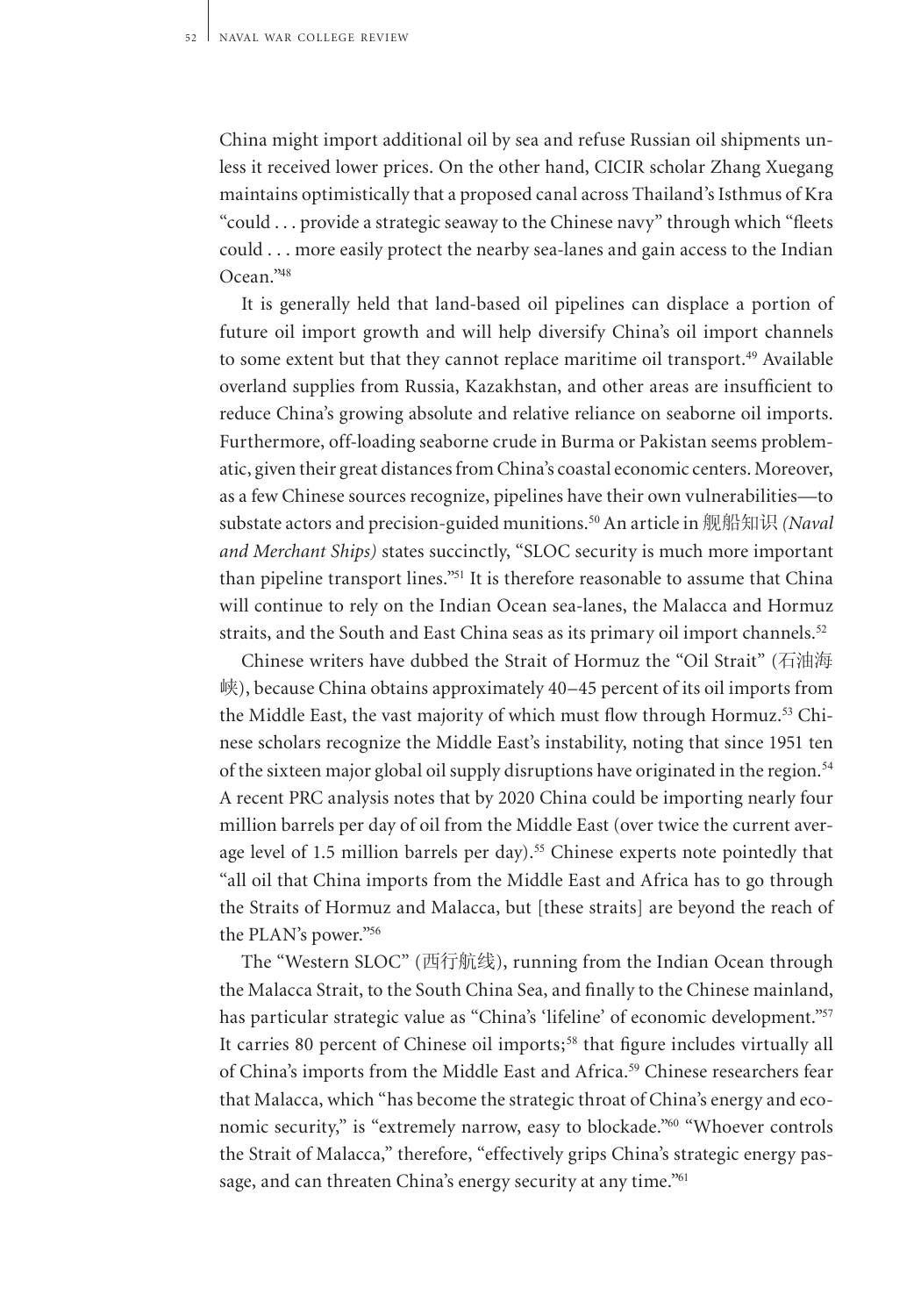Chinese specialists are therefore particularly sensitive to the growth of American influence in and around the Strait of Malacca. Chinese writings do mention piracy and terrorism as threats to the oil flow through Malacca, noting that "in 2001 alone, there were over 600 piracy incidents."<sup>62</sup> The foremost concern of many, however, is clearly the strong U.S. presence in the region, which has increased with the ongoing war on terror. There is little doubt that the situation in the contemporary Middle East has made an impression: whichever state "controls the Middle East can control . . . the [entire] world economy."<sup>63</sup> Chinese observers scrutinize what they regard as an American choke point control strategy, stating: "Everyone knows that the Malacca Strait is tightly linked to the South China Sea ... and grips the throat of both the Pacific and the Indian Oceans."64

One PRC analysis asks whether the Malacca Strait will become yet another American forward military position in the Asia-Pacific.<sup>65</sup> Another asserts that the United States poses a "grave, hidden threat" to China's energy security.<sup>66</sup> PRC scholars have noted that in 1992 the Seventh Fleet's logistics agent, Commander, Logistics Group Western Pacific, was moved from Subic Bay in the Philippines to Singapore.<sup>67</sup> The United States has no military base there, only access to facilities like Changi Naval Base, but, it is suggested, "the area can be placed under the control of U.S. military power."68 China is uneasy with growing U.S.-Singapore security cooperation and the notion that the United States appears to be cementing its regional strategic position under the guise of "combating terrorism."<sup>69</sup>

The South China Sea is another of China's critical oil transport zones, as Chinabound oil flowing through Malacca must also transit this area on its way to southern and eastern China.<sup>70</sup> The South China Sea is, moreover, a vital transport corridor for liquefied natural gas (LNG), carrying two-thirds of the world's current LNG trade.<sup>71</sup> At present, Japan and South Korea are the region's primary LNG users, but the LNG transport security question is of increasing interest to China, which by 2020 may be importing more than thirty million tons per year.<sup>72</sup>

At the same time, China is keenly interested in producing oil and gas from beneath the South China Sea. Some Chinese observers claim that the South China Sea represents a "second Persian Gulf."<sup>73</sup> Two naval analysts assert that "oil and gas reserves [of the South China Sea] could reach 3.5 billion tons [or more than twenty-five billion barrels of oil equivalent] . . . [which would be] extremely important for China's economic development."<sup>74</sup> A PLA publication also claims that the South China Sea possesses "rich oil reserves equivalent to those of the Middle East."<sup>75</sup> Such assertions, however, are not supported by the limited oil yield from the South China Sea over thirty years of exploration and appear divorced from the far lower reserves that international oil companies believe to be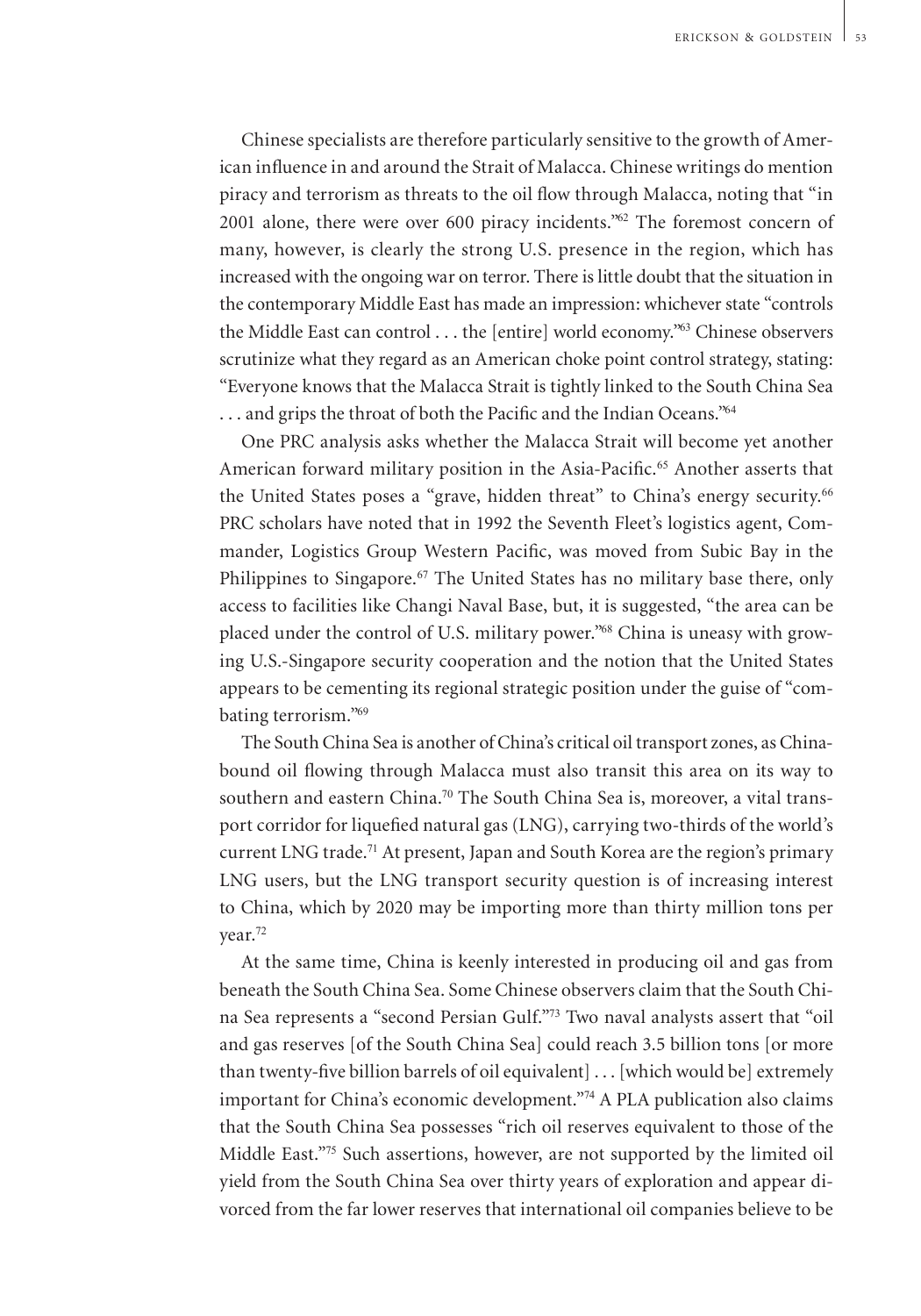present there. Figure 1 lists the top global oil and gas reserve zones, according to a widely accepted industry benchmark.

If Chinese researchers' reserve estimates appear wildly optimistic, they do suggest that Beijing greatly values the South China Sea's oil and gas production potential. This could assume particular importance if China increases exploration and production activities there to reduce oil and gas import dependence, and thereby vulnerability to SLOC disruption. If Chinese national oil companies find oil or gas in the South China Sea, even outside China's territorial waters or exclusive economic zone, SLOC vulnerability would be reduced substantially by the shift of oil assets to be defended from the far reaches of the Indian Ocean to areas increasingly within range of China's air and naval bases. To date, the South China Sea appears to be yielding much more natural gas than oil. In collaboration with China National Offshore Oil Corporation (CNOOC), for instance, Hong Kong–based Husky Resources in 2006 made a world-class fourto-six-trillion-cubic-foot gas discovery 250 kilometers south of Hong Kong.<sup>76</sup>

Like the South China Sea, the East China Sea has attracted the interest of Chinese specialists because of its oil resources, the value of which they likewise seem to exaggerate. "The East China Sea's continental shelf could be one of the world's richest oil fields," declares a book by two PLAN officers. "The waters near the [disputed] Diaoyu [/Senkaku] Islands could become the 'Second Middle East.'"<sup>77</sup> The East China Sea is typically mentioned in the context of energy and territorial disputes with Japan, as opposed to SLOC security per se. Nevertheless, it contains some of China's most important ports, and, unlike the Malacca Strait and Indian Ocean oil lanes (but like the South China Sea), it lies

| <b>Global Oil Reserves by Region</b> |                      | Global Gas Reserves by Region |                      |
|--------------------------------------|----------------------|-------------------------------|----------------------|
|                                      | % of Global<br>Total |                               | % of Global<br>Total |
| North America                        | 5.6                  | North America                 | 4.5                  |
| Central and South America            | 9.0                  | Central and South America     | 4.4                  |
| Middle East                          | 61.0                 | Middle East                   | 41.3                 |
| Africa                               | 9.5                  | Africa                        | 8.2                  |
| Asia Pacific                         | 3.3                  | Asia Pacific                  | 8.2                  |
| Europe and Eurasia                   | 11.6                 | Europe and Eurasia            | 33.5                 |
| Total                                | 100.0                | Total                         | 100.0                |

#### **figure 1 global Oil and Gas Reserves by Region**

*Source:* "Statistical Review of World Energy, June 2008," *British Petroleum,* www.bp.com.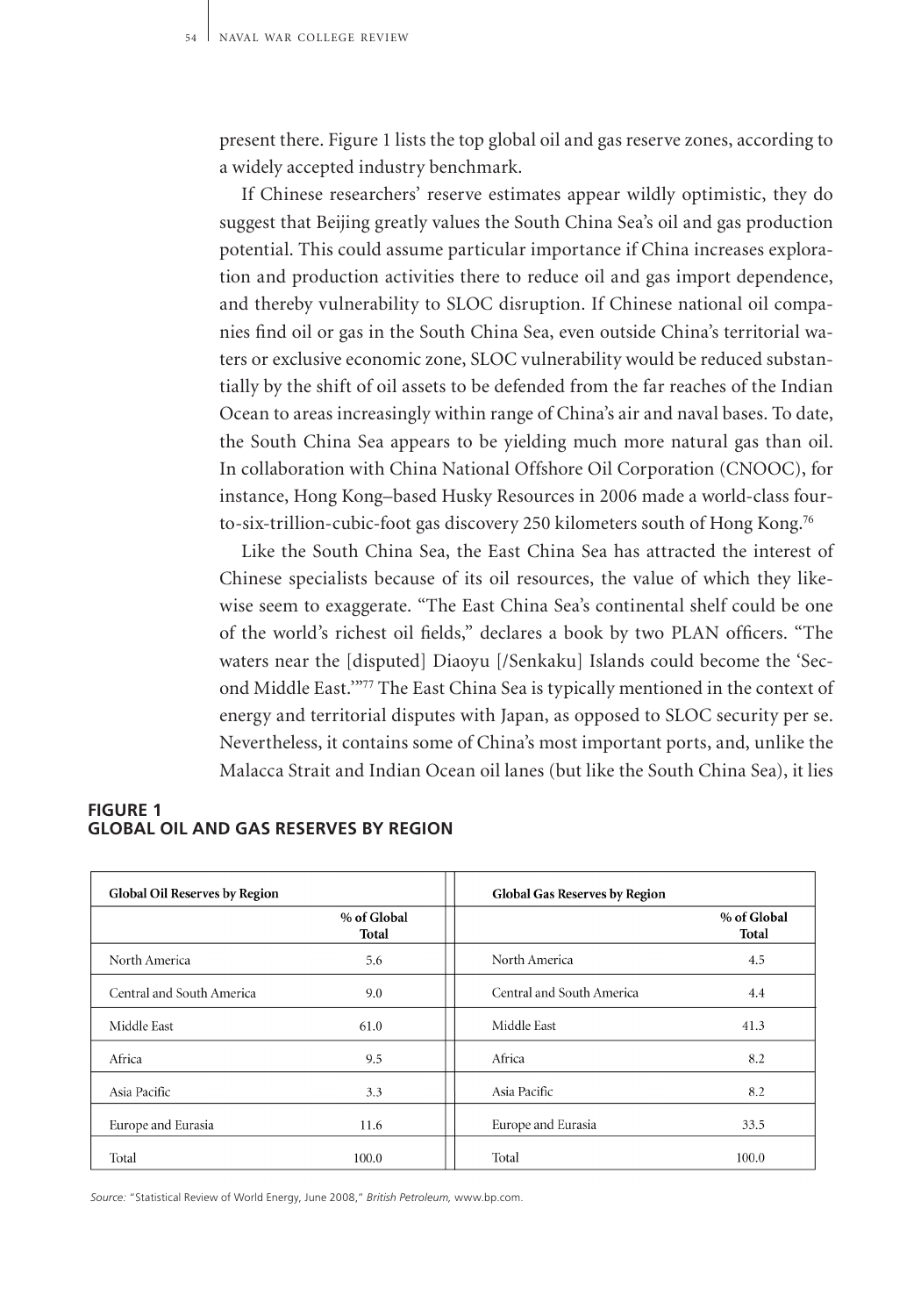near Chinese air and naval bases. The next section will explore which threats Chinese analysts fear most and under which scenarios they might arise.

### **Perceived Threats to China's Major Oil SLOC**

It is often said that American naval supremacy is an excellent guarantor of global SLOC security and that Beijing actually benefits substantially from the stabilizing role that American naval hegemony plays.<sup>78</sup> This is perhaps especially true with respect to oil markets and the related question of sea-lane security.<sup>79</sup> But Chinese naval and maritime analysts tend to focus on what might happen to Chinese seaborne oil supplies during a conflict, and they generally perceive a substantial naval threat to China's oil SLOCs. One representative writing observes that oil and gas supply routes often become important military targets in wartime: "Japanese tankers became Allied targets and in 1944, Japanese oil imports were halved. By early 1945, Japanese oil imports had basically been stopped."<sup>80</sup> It should be noted that in assessing the threats to China's major oil SLOC, Chinese specialists contend that this threat does not emanate solely from Washington.

Despite the pathbreaking bilateral exercises with the Indian navy in 2005 and Hu Jintao's successful November 2006 visit to India, Chinese observers worry about India's dominant position astride China's most important oil SLOC. Chinese naval and maritime affairs publications keenly follow Indian naval development;<sup>81</sup> they are impressed by this development, especially in the realm of naval aviation, and fear that such capabilities could allow New Delhi to "effectively prevent any outside great power's Navy from entering the Indian Ocean."<sup>82</sup> Moreover, Chinese observers also note India's enhanced ability to project power to the east. Indeed, a 2004 article in *Modern Ships* reviews New Delhi's establishment over the past decade of a Far Eastern Fleet (远东舰队), its growing operational presence in the Andaman Sea and the Malacca Strait area, and increased exercises with the U.S. Navy.<sup>83</sup> Perceiving an emerging threat to a vital SLOC, one Chinese expert observes that the 75 percent of Chinese oil imports oil coming from Africa and the Middle East must pass through Indian navy–controlled seas.<sup>84</sup>

According to another Chinese observer, it is the fleets of the United States, Japan, and India that, together, "invariably constitute overwhelming pressure on China's oil supply."<sup>85</sup> In appraising Japan's newly evolving defense posture, Chinese researchers express concern that "Japan's defense scope has extended to the Taiwan Strait and could include the Malacca Strait. [Also,] Japan has used Singapore's air bases."86 Other naval specialists have been critical of Japan's deployment to Iraq, arguing that this initiative has more to do with the geopolitics of oil than with any humanitarian motives.<sup>87</sup> This illustrates a larger concern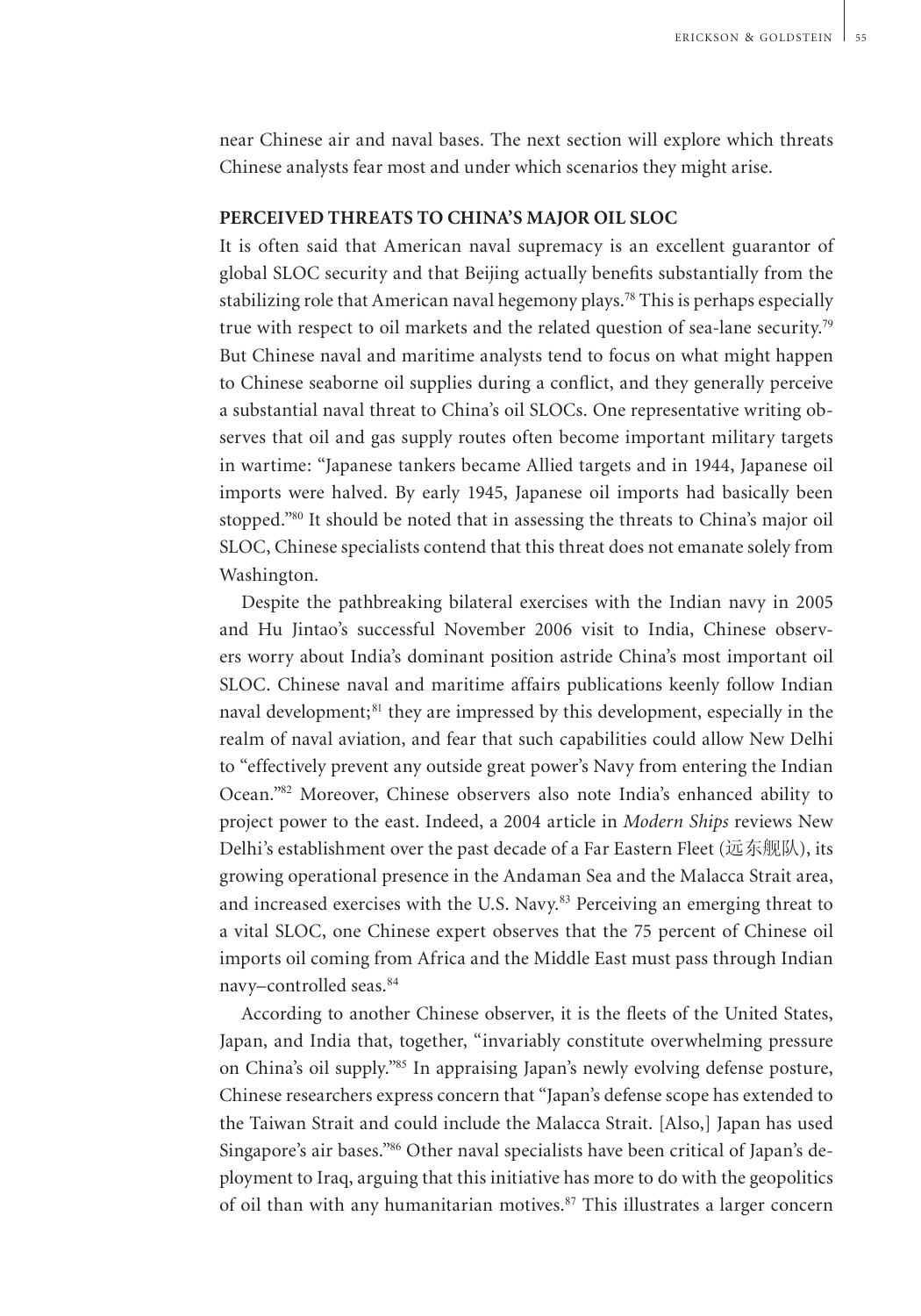that the regional maritime oil security environment is being reshaped to Beijing's detriment.

Nevertheless, as a recent maritime oil security assessment in *Modern Ships*  states, "For the foreseeable future, the U.S., Japan, and India are the three countries that have the capability to cut China's oil supply lines. However, cutting

*"A big and powerful [Chinese] fleet will support a stable supply chain [from which] all oil trading nations benefit. Thus, in the era of globalization, a formidable navy is not only in our own country's security interest, but is actually a requirement of global security as well."*

China's oil supply lines essentially means starting a war with China. . . . Only the U.S. has the power and the nerve to blockade China's oil transport routes." The same Chinese naval analysis suggests two possible scenarios wherein the United States might seek to

embargo China's oil supplies. The first would be a Taiwan contingency. The second is less clear: "If China's rise is not of a peaceful character, or if the speed of the rise is too rapid . . . the U.S. could blockade China's maritime oil transport lines, thereby cutting short China's rise." It is argued that, in addition to the Malacca Strait, American forces could block China's energy SLOC at multiple points. This prospect is interpreted as a source of considerable leverage for the U.S. Navy vis-à-vis China.<sup>88</sup> Another analysis arrives at similarly stark conclusions, stating that the 1993 *Yinhe* incident (frequently invoked by Chinese analysts) could foreshadow American interception of China-bound oil shipping during a Taiwan crisis.<sup>89</sup>

One of the most interesting naval strategy discussions regarding the threat to China's oil SLOC concerns Taiwan. Most PRC analyses of the Taiwan question tend to focus on the official line that Taiwan is fundamentally a sovereignty issue. By contrast, the book 戍海固边 *(Defend the Sea, Strengthen Frontiers)* focuses on the strategic value of the island for China. Its authors assert that the Taiwan issue is a matter of survival for China, because control of the island will enable mainland China to "project [naval power] upon the Pacific Ocean's critical strategic sea lanes." Its authors suggest that unfavorable geography, especially the enemy's position on Taiwan, has enabled adversaries to blockade China in the recent past. According to this analysis, Taiwan is critically positioned along the "oil route" from the Middle East to East Asia. It is suggested, moreover, that "if Taiwan fell under the control of a power hostile to China, not only would this mean that this great gate was closed but also that the Taiwan Strait Channel could be blocked."<sup>90</sup>

Chinese naval and maritime analysts are well aware that the U.S., Indian, and, especially, Japanese economies are also highly dependent on seaborne trade in oil and gas. One Chinese interlocutor has even suggested that at least in the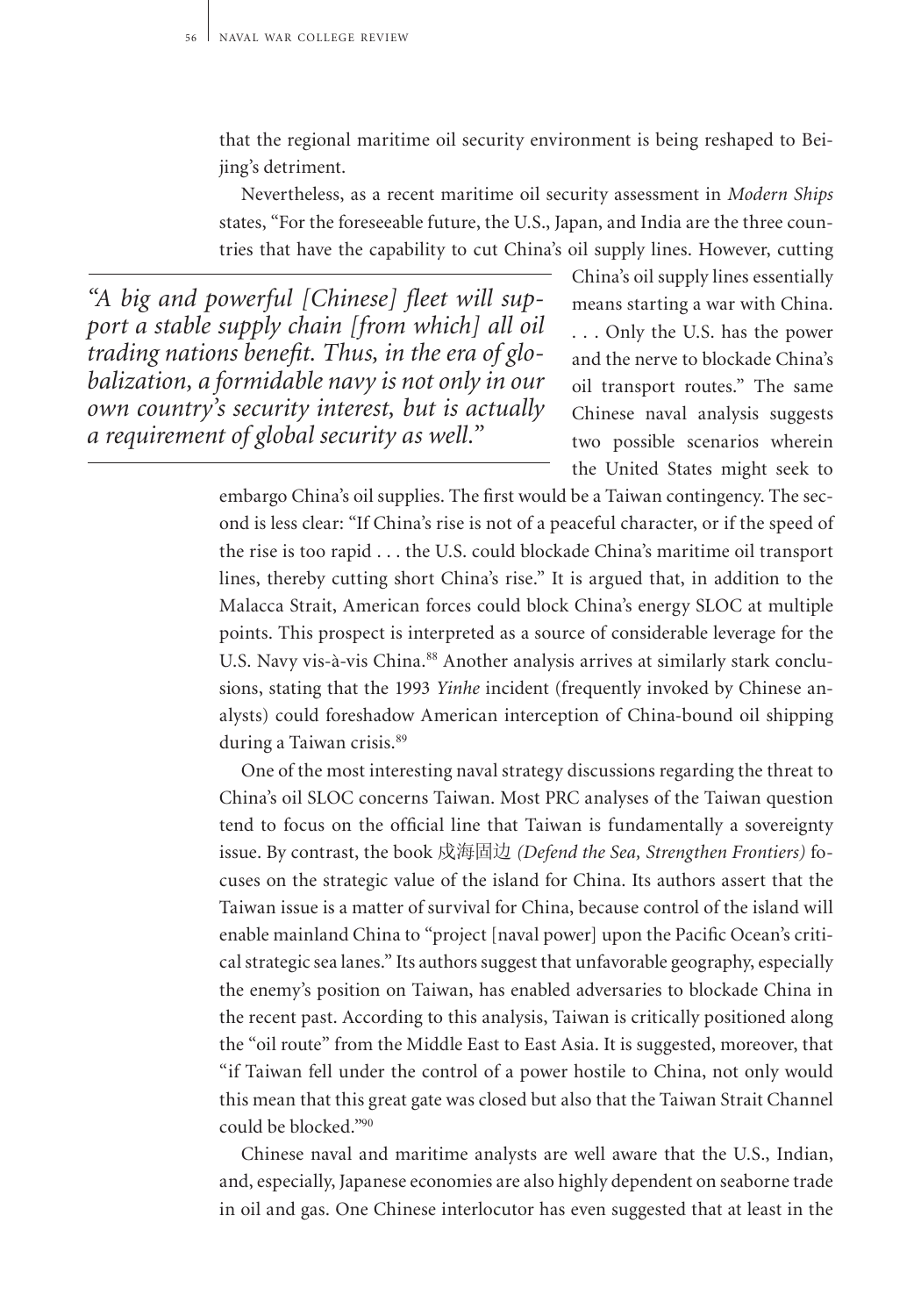near term China's only viable naval response to the aforementioned embargo scenarios would be a strategy of retaliation—an effort to answer an embargo against China with "an eye for an eye."<sup>91</sup> The implication during the interview was that China could interrupt U.S. oil supplies if Washington attempted to blockade China, but no specific methods were mentioned.

# **PLAN Requirements for Protecting Maritime Oil Supply Routes**

As noted previously, Chinese writings that examine energy and oil supply security issues have become increasingly available in recent years. Still, very few publicly available sources contain detailed discussions of SLOC security missions and the tactics and platforms that such missions might require. It is useful to examine some of those that do.

战役理论学习指南 *(Campaign Theory Study Guide),* a 2001 textbook written by Chinese National Defense University scholars, draws on a variety of highquality doctrinal publications. Its authors believe that air and information superiority will be necessary to achieve sea control, using such offensive operations as "raids on enemy bases or harbors and other major coastal targets; operations to annihilate enemy force concentrations on the water; ocean blockades; operations to disrupt enemy ocean transportation; and operations to take islands or shoals," as well as defensive measures, including "defense of straits and waterways, protecting ocean transportation lines and counter blockade operations."<sup>92</sup> To safeguard its own ocean transport, the PLAN may have to "annihilate enemy heavy naval groups . . . and . . . destroy the enemy ocean transport and supply system." The range of the PLAN will be an important determinant of operational success: "Offshore combat stresses that the front lines of the first island chain is a primary battlefield for our offshore waters which should be seized and held to our advantage."

Should China implement a naval blockade, the authors acknowledge, international law will impose constraints, though they believe such targets as enemy offshore oil zones to be legitimate. To attack an enemy SLOC the authors recommend selecting an accessible section of the ones least protected but most frequently used. Distant enemy bases, which are heavily fortified but fixed, could be destroyed, preferably by a preemptive strike.

Regarding "coastal SLOC defense," the authors believe that China enjoys "numerous forms of superiority such as weather, topography, and a friendly population." Based on PLAN requirements, elements of the PLA and "sea militias, sea transport, and the fishing industry," they propose, should navigate in small groups "between islands and through maritime areas that are inconvenient for submarines and large surface vessels." Notwithstanding the high defensibility of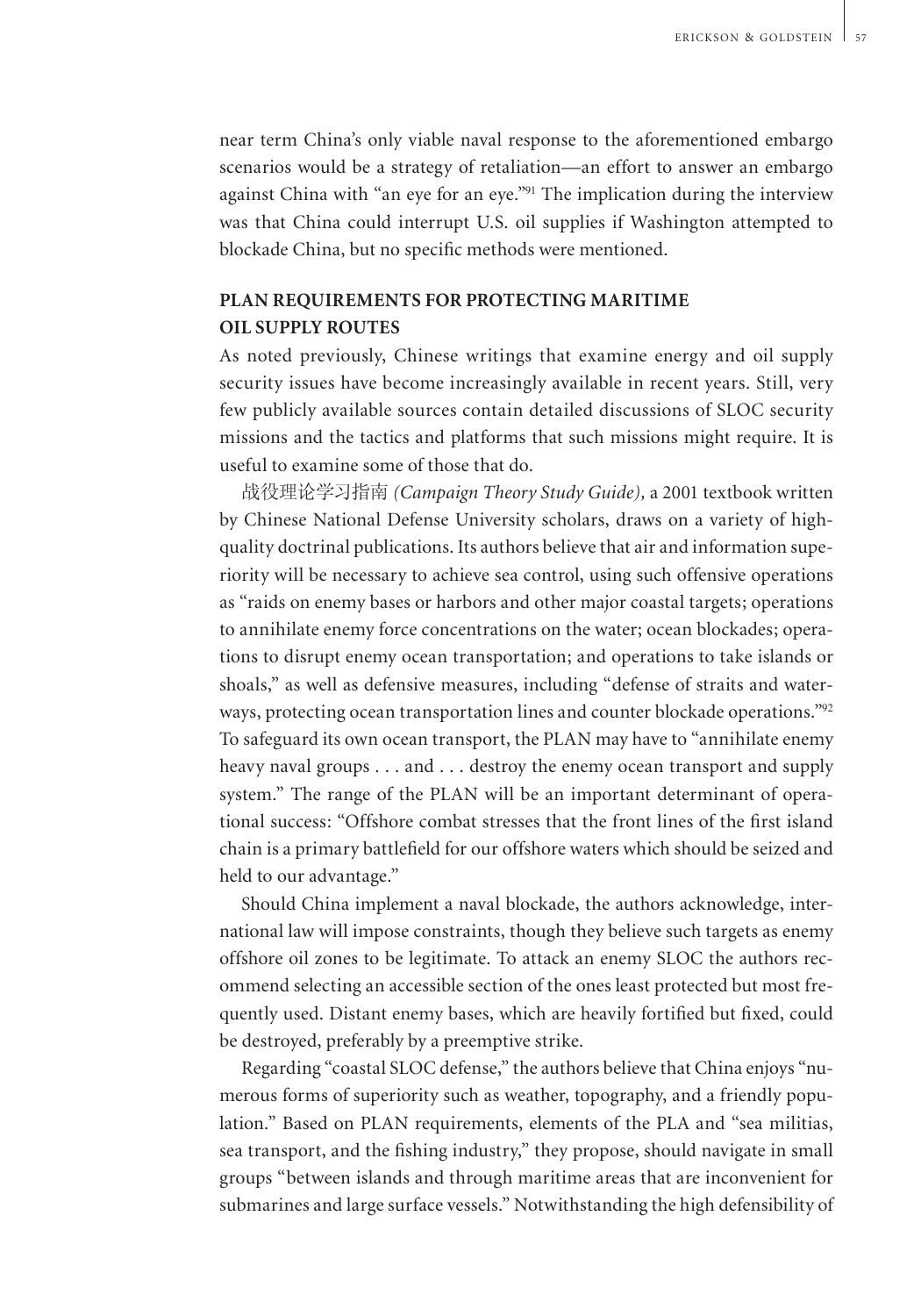coastal waters, infrastructure improvements are making them less important to China's oil security. China is rapidly improving its domestic pipeline network for transporting crude oil and products and is thereby is becoming less reliant on coastal shipping to move petroleum from point to point.

Chinese strategists are rather more concerned that an enemy could interdict China-bound tankers far from PRC shores. As *Campaign Theory Study Guide* notes, "During deep-sea SLOC defense combat, the loss of superior coastal conditions and the presence of numerous disadvantageous factors mean that the threat from enemy transportation disrupting forces is great." Limitations include "relatively low integrated mobility, less desirable reconnaissance and earlywarning capacity, and limited maritime control area, which make it difficult for us to discover the enemy's forces in a timely manner."

To make the best of a difficult situation, the PLAN should employ "large group concentrations" to attack enemy ships taking on fuel and supplies, transiting "narrow waterways," particularly during inclement weather, and "stick close to the coasts of friendly countries," perhaps aided by "diplomatic shortcuts." As in coastal SLOC defense, forces should operate in unexpected areas and prepare both "reserve" and "decoy" routes. In addition to "moderniz[ing] and refit[ing] destroyers, escorts, and conventional submarines," "outfitting transport vessels with certain weapons and helicopters and having them conduct necessary warning, anti-submarine, anti-vessel, and other self-defense combat has a certain technological superiority over the use of guard vessels." To improve deep-sea SLOC protection in the future, China should "endeavor to establish a contemporary, integrated and offensive, new, special mixed fleet with an aircraft carrier as core and missile destroyers (or cruisers) and nuclear attack submarines as backbone forces."

战役学 *(The Science of Campaigns),* an operationally and tactically focused doctrinal textbook, was also published by China's National Defense University.<sup>93</sup> The 2006 version devotes considerable focus to joint operations and the specific measures necessary to support offensive operations in order to deter other militaries from threatening China's SLOCs, or, failing that, to retaliate and compel them to retreat. Chapter 12, "Joint Blockade Campaign," emphasizes the need to achieve objectives rapidly in a complex battle environment by jointly implementing an air, maritime, and information blockade.<sup>94</sup> The last entails "actively destroy[ing] the enemy's important ground information installations, disrupt[ing] the enemy's satellite and radio channels, cut[ting] off the enemy's submarine cables and cable channels . . . [and] smashing the enemy's information warfare capability." In order to "achieve and maintain campaign sea control," the PLA should "establish an integrated air and sea monitoring and controlling system." China's "Air Force, conventional missile forces, submarine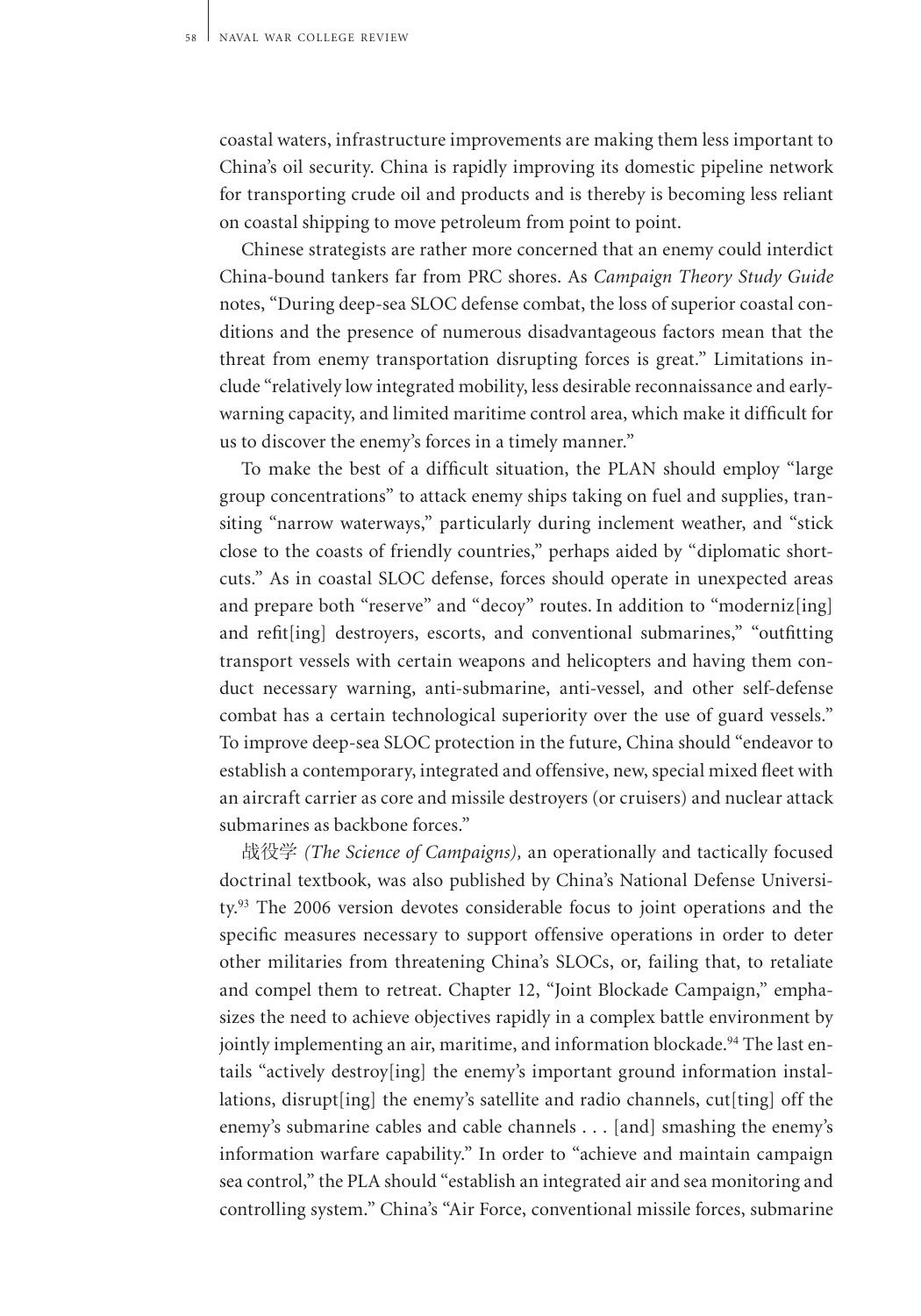forces and surface combat ship force" should implement "barrier" (e.g., sea mine), "firepower," and "armed force" blockades on the enemy's naval ports and bases.

This emerging doctrine's focus on how to ensure the security of the sea-lanes adjacent to China's coast in a conflict over Taiwan against the attempts of states to blockade China (as opposed to securing SLOCs in peacetime) seem to suggest that China would consider preemptive action to protect its sea-lanes and that it would not hesitate to escalate in order to protect maritime resource supply lines. These doctrinal writings also suggest present limitations in PLAN capabilities: they reveal an apparent need for improvised and stopgap measures to achieve such goals in actual combat conditions. Even after a decade of intensive naval modernization, many of the ideas suggested remain aspirational rather than operationally feasible. These statements need to be compared with those in other PLAN doctrinal writings as they become available outside China; nonetheless, it seems reasonable to conclude that Beijing nearly a decade ago was already carefully evaluating the consequences of, and potential countermeasures to, a maritime oil blockade. As new doctrine imposes new requirements, this will highlight capabilities and limitations, thereby clarifying further the extent and direction of the PLAN's SLOC security efforts.

#### **Naval Implications: Beyond Taiwan?**

China might also be pursuing the ability to project naval power further than would be necessary in a Taiwan contingency. Modern warships are capable of performing many missions. Hence, they are not restricted to a specific role in specific waters. Their political masters presumably find them useful to perform a variety of missions in a wide range of circumstances and locations (e.g., both a Taiwan context and deployments farther afield). One explanation for China's possible movement toward a blue-water navy that might transcend the Taiwan issue is found in its growing dependence on imported oil and other key economic inputs.

The PLAN's present inability to secure China's long-distance oil transport SLOCs, or to deter a U.S. blockade militarily, greatly concerns Chinese experts.<sup>95</sup> They are painfully aware of the U.S. Navy's superiority over the PLAN.<sup>96</sup> There is a clear sense of urgency: "Regarding the problems . . . of sea embargo or oil lanes being cut off . . . . China must . . . 'repair the house before it rains.'"<sup>97</sup>

One PRC naval analysis of maritime rights and resource security explains that China's navy is not sufficiently strong to undertake the oil-SLOC security mission, because of Beijing's longtime policy of "emphasizing land power over sea power" (重陆轻海).<sup>98</sup> This policy stems from the fact that for much of its history China faced land-based threats from what is now Central Asia and Mongolia, as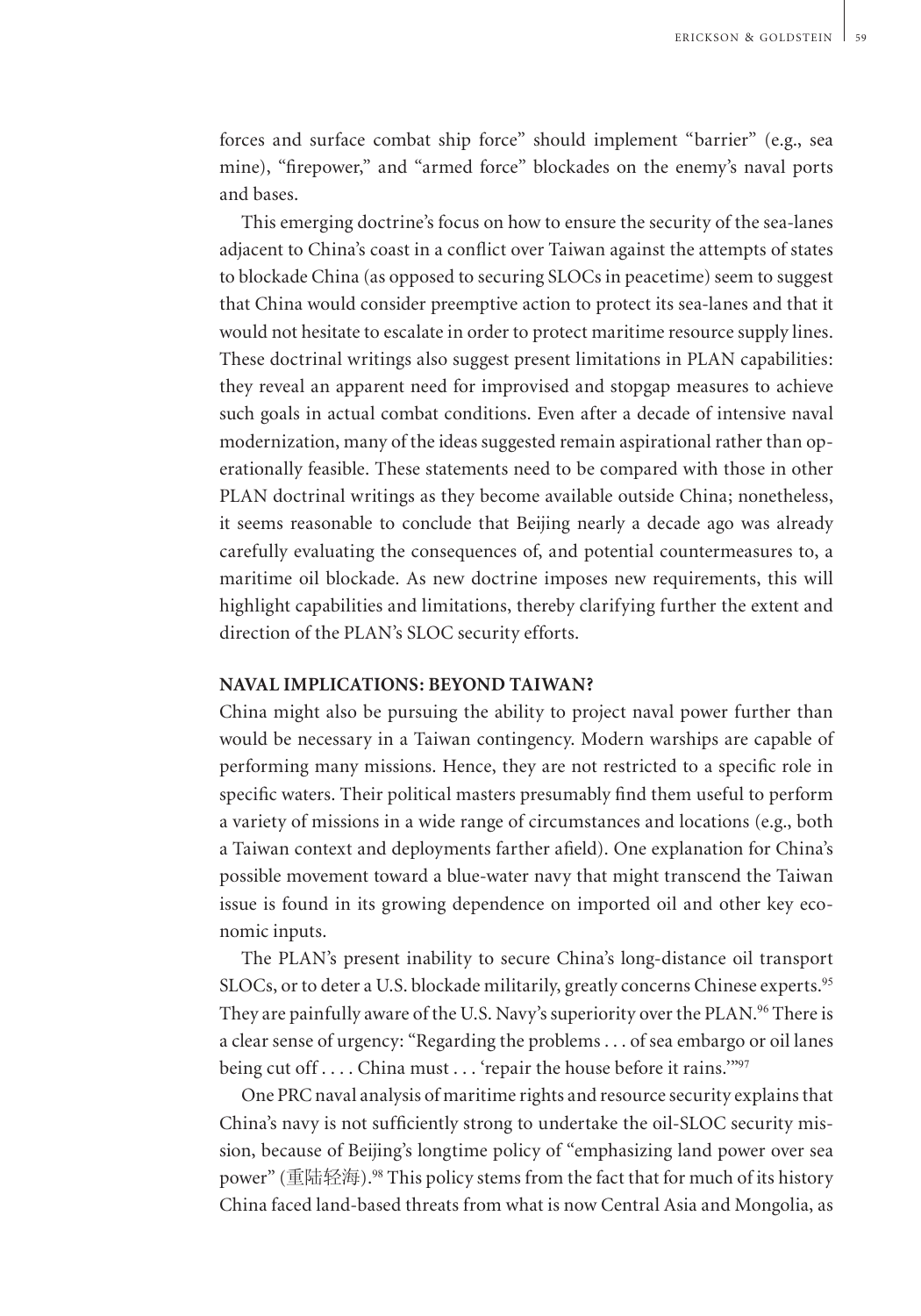well as internal security concerns. Threats from the sea did not become a major issue until the arrival of European forces in the eighteenth and nineteenth centuries, and China did not come to depend significantly on seaborne natural resource imports until 1993, when it became a net oil importer.<sup>99</sup> Hinting at a possible redirection of PLAN strategy, as well as at potential rivalry among PLAN warfare communities, the above-mentioned analysis advocates shifting priorities from a submarine-centric navy to one with aircraft carriers as the "centerpiece."<sup>100</sup>

Such a shift would have major internal and international implications. Internally, it would mean that the PLAN would likely capture a much larger portion of the defense budget, especially as the carriers themselves would need a complement of aircraft and a dedicated fleet of escort vessels to be useful in actual combat conditions. Its internal clout would be further enhanced by the fact that aircraft carriers might rapidly become an important diplomatic instrument for projecting Chinese presence and influence in Asia, and perhaps (eventually) globally. Internationally, moving toward a carrier-centric navy could prompt other regional and global navies to upgrade their own forces in anticipation of China's taking a more assertive stance regarding naval power projection.

Despite any efforts both to channel China's maritime development in a peaceful direction and to portray it accordingly to the rest of the world, history suggests that any major military modernization program is likely to unnerve other powers. A move by Beijing from a "near sea" to a "blue water" naval strategy, even if conducted under the auspices of "commercial protection," may be no different. A recent article in 中国军事科学 *(China Military Science)* states that "[China's] navy must . . . unceasingly move toward [the posture of] a 'blue-water navy' [and] expand the scope of maritime strategic defense."<sup>101</sup> To accomplish this goal, one Chinese analyst asserts that Beijing requires long-range area-air-defense destroyers, helicopter carriers, diesel submarines with air-independent propulsion and cruise missiles, nuclear submarines capable of attacking enemy harbors and land targets, and advanced naval aircraft, such as the Su-30 Flanker.<sup>102</sup>

Proponents of energy/SLOC defense as a mission for the PLAN are not the only ones contributing to what seems to have become a robust debate within China. Some Chinese views acknowledge the costs and difficulty of building the power-projection capabilities necessary to carry out credible SLOC-defense missions (e.g., aircraft carriers), as well as the potential for balancing against China and the political costs that would likely occur in the event that China procured a carrier battle group. Many writers express similar or related reservations, either directly or indirectly. The presence of these views within China may help explain why the arguments for energy/SLOC-defense missions have not yet gained greater traction.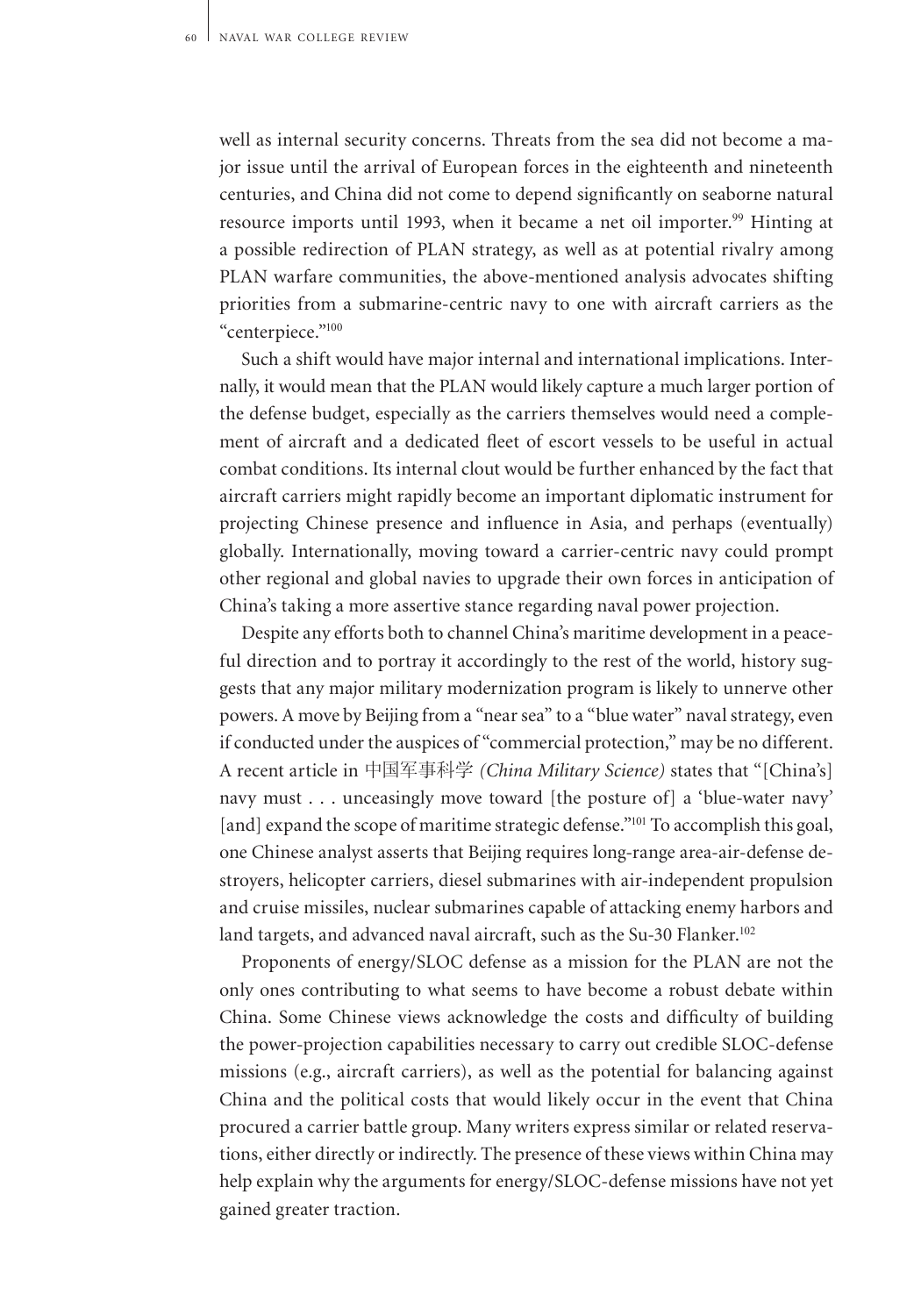## **Potential Indicators of a Shift to Oil Security as a Naval Development Driver**

Chinese writings suggest a range of views on how to organize the PLAN for operations further afield. A sustained movement of assets to the South China Sea could imply a PLAN mission beyond Taiwan, in pursuit of genuine, if limited, SLOC protection capability. Indeed, a student at Beijing's influential Central Party School asserts that China has been overly cautious in its naval development and should instead pursue a navy capable of deterring SLOC attacks all the way to Malacca and of conducting combat operations beyond a thousand nautical miles from China.<sup>103</sup> Increased PLAN presence in key SLOC areas could also have a valuable "shaping" function, as it can "strengthen [China's] power of influence in key sea areas and straits" in peacetime and thereby decrease the chance of its interests being threatened in war.<sup>104</sup>

One of the most ambitious discussions of PLAN development in relation to energy SLOC security is found in a 2006 article from 舰载武器 *(Shipborne Weapons)*. This article proposes that in the twenty-first century, as China broadens its naval presence on the world's oceans, Beijing's North, East, and South Sea fleets should transform into a Northern Fleet, a Pacific Fleet, and an "Indian Ocean Fleet" (印度样舰队). A systematic outline of the potential scope and mission of such notional Northern and Pacific fleets is beyond the parameters of the present article. Nonetheless, we can observe that the very idea of a Chinese Indian Ocean Fleet, while speculative, could suggest the potential for significant change in the PLAN's response to the SLOC security issue. According to this Chinese analysis, the core mission of the proposed Indian Ocean Fleet would be "to protect [Beijing's] interests in the South China Sea, while at the same time guarding the Indian Ocean navigation route and escorting Chinese oil tankers transiting the Malacca Strait." The analysis emphasizes the crucial role that aircraft carriers would play in such a fleet, particularly if they could coordinate effectively with China's new air defense destroyers.<sup>105</sup>

Were China to move toward a robust blue-water SLOC-defense capability, the evidence of its doing so would likely emerge, sequentially, in, first, adoption of the logic and the language of the proponents' arguments in major speeches; followed by, second, formal changes to published doctrines and published guidelines; third, in a shift in acquisitions and procurement; and fourth, a shift in such areas as deployment and training. A major speech might be made by a senior civilian leader (e.g., on the Politburo Standing Committee) that adopted some of the language outlined by some of the proponents described above. Adjustments to doctrine would likely be published prior to the actual acquisition of capabilities. This general PLA pattern is exemplified by Jiang Zemin's 1993 speech on "military strategic guidelines," which presaged later acquisitions and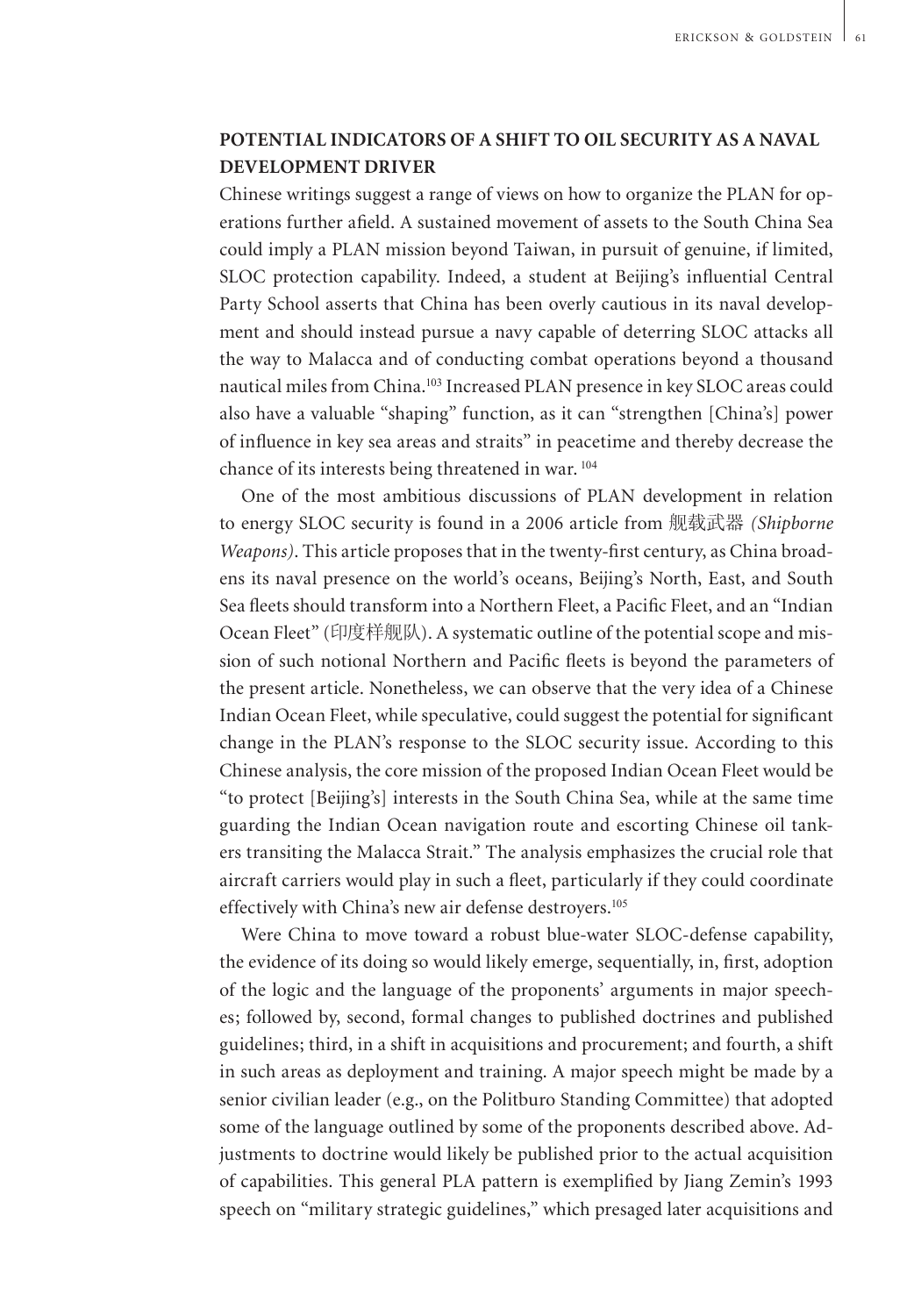changes to operational doctrine.<sup>106</sup> Of course, if the PLAN acquired certain capabilities for SLOC defense but doctrine and the majority of procurement, deployment, and training remained focused on other missions, then it would seem that a transition had still not occurred.

While logical in practice, however, this sequence might be difficult to monitor. Chinese doctrine and policy statements are often vague, and they might be deliberately obfuscated in order to minimize the scope for balancing behavior by other powers. Larger precipitating developments, such as a bureaucratic change that enhanced the PLAN's status or budgetary resources, might occur without foreshadowing obvious to the outside world. Even deployment and training can be ambiguous; PLA experts have recommended using missions other than war (e.g., anti-piracy efforts off Somalia) to develop war-fighting capabilities and interoperability.<sup>107</sup> Hardware acquisition and deployment, by contrast, is a useful indicator to monitor, because it is typically less ambiguous. With respect to force structure, indicators of a more ambitious Chinese naval presence, particularly in the area of SLOC protection, would likely include:

- Construction and deployment of additional nuclear attack submarines and other platforms with significant demonstrated antisubmarine warfare capabilities<sup>108</sup>
- Development of aircraft or helicopter carriers and related doctrine and training programs<sup>109</sup>
- Establishment of new, modern shipyards dedicated to military ship production or expansion of areas in coproduction yards that are dedicated to military ship production $110$
- Expansion of the PLAN auxiliary fleet, particularly long-range, high-speed oilers and replenishment ships
- Development of the ability to conduct sophisticated ship repairs remotely, either through tenders or overseas repair facilities<sup>111</sup>
- Steady deployment of PLAN forces to vulnerable portions of the sea-lanes to increase operational familiarity and readiness
- Maturation of advanced levels of PLA doctrine, training, and human capital.

Perhaps the most important indicator, however, would be Chinese acquisition of reliable overseas air and naval bases—a major shift from current foreignpolicy doctrine. China is already bolstering its strategic position along Indian Ocean oil SLOCs. Writing in *China Military Science,* a PLAN senior captain details Chinese investments in Burmese and Pakistani port facilities (e.g., Gwadar) that would improve western and southwestern China's sea access and also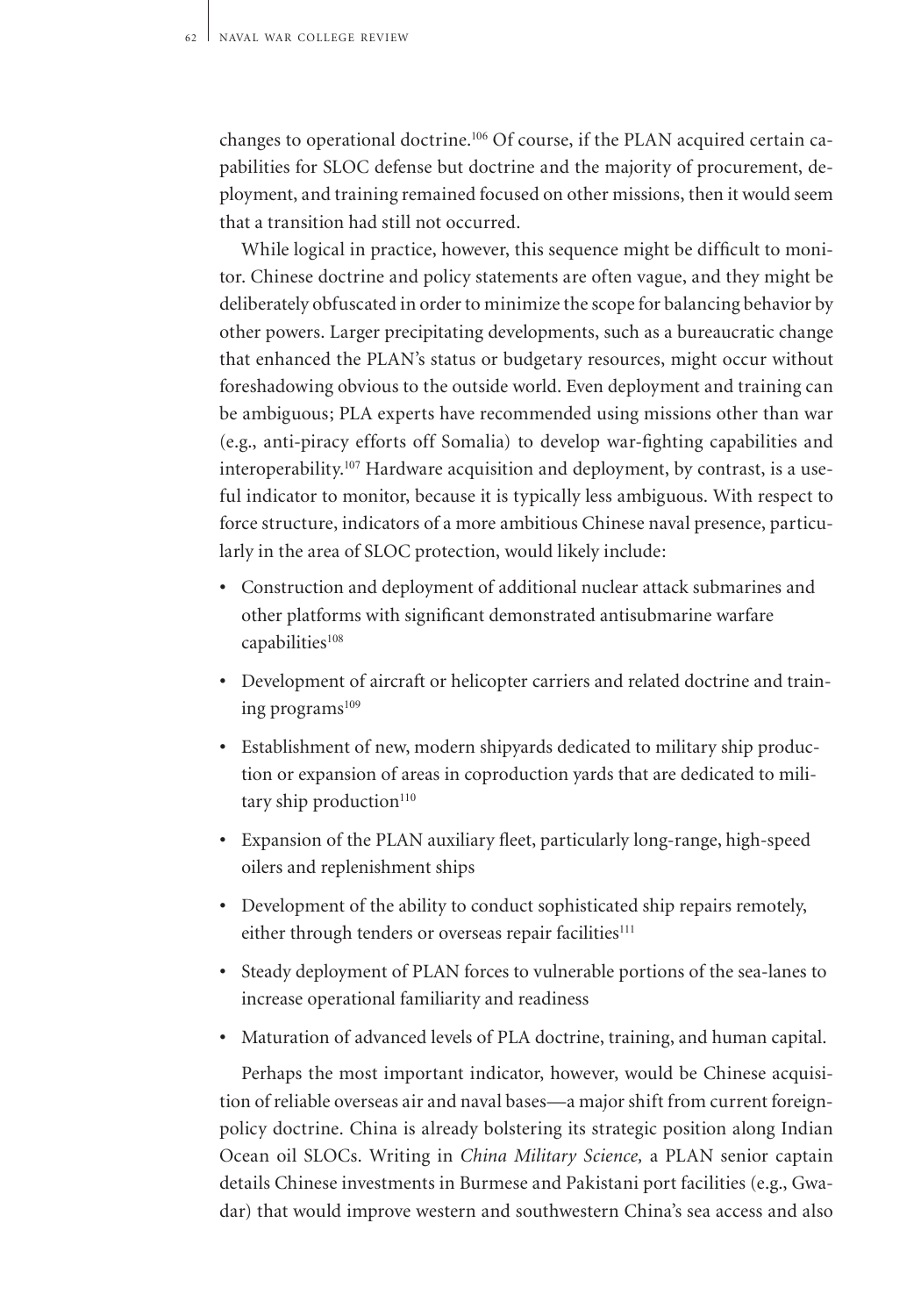expand China's geostrategic influence.<sup>112</sup> Gwadar has been designed in part to "serve as an alternate port to handle Pakistani trade in case of blockade of existing ports," however, and Pakistan might be reluctant to grant the PLAN access during a conflict.<sup>113</sup>

Perhaps the PLA is making greater progress in Burma, where it has reportedly assisted in the construction of several naval facilities on the Bay of Bengal. A Chinese Southeast Asia expert notes that Sino-Burmese military and security relations have strengthened, with China assisting in the construction and modernization of Burmese naval bases by repairing and constructing radars and fuel facilities. Burma's leaders, he claims, have pledged to support China if it needs to defend its interests.<sup>114</sup>

Despite these reports, however, China appears far from having overseas naval bases of its own. An Indian naval officer, Commander Gurpreet Khurana, assesses, "China and the IOR [Indian Ocean Region] countries involved maintain that the transport infrastructure being built is purely for commercial use. There is no decisive evidence at this point to assert otherwise because these facilities are in nascent stages of development."<sup>115</sup> In the future, any bases that China did establish would have to be defended effectively in the event of conflict.

### **A Responsible Stakeholder?**

It is perhaps not surprising that Chinese naval and maritime affairs analysts are looking to "blue water" missions beyond the strict confines of Taiwan contingencies. It is certainly in their bureaucratic interest to do so. Indeed, such bureaucratic interests have fueled previous naval rivalries. Of course, it is also possible that official approval of planning, budget, and forces for explicit SLOC security missions might promote factional disagreement because of the cost and the potential for negative international repercussions. China's national oil companies, which shape much of China's oil and gas policy, may prefer the status quo. The State Council and other bureaucratic organs are committed to vital domestic development priorities that include the foremost challenges confronting China's leadership (welfare, health care, urbanization, west and northeast development, and rural modernization). The army, air force, and Second Artillery may have different priorities for defense-spending allocation. Moreover, the foreign ministry and even top leaders share an understanding about the potential for balancing against China if Beijing appears too aggressive. Nevertheless, continued development of China's economy may make available sufficient resources to permit "logrolling," in which different organizations and policy factions acquiesce to the fulfillment of others' budgetary priorities in return for support for their own.<sup>116</sup> Continued substantial increases in the PLA budget as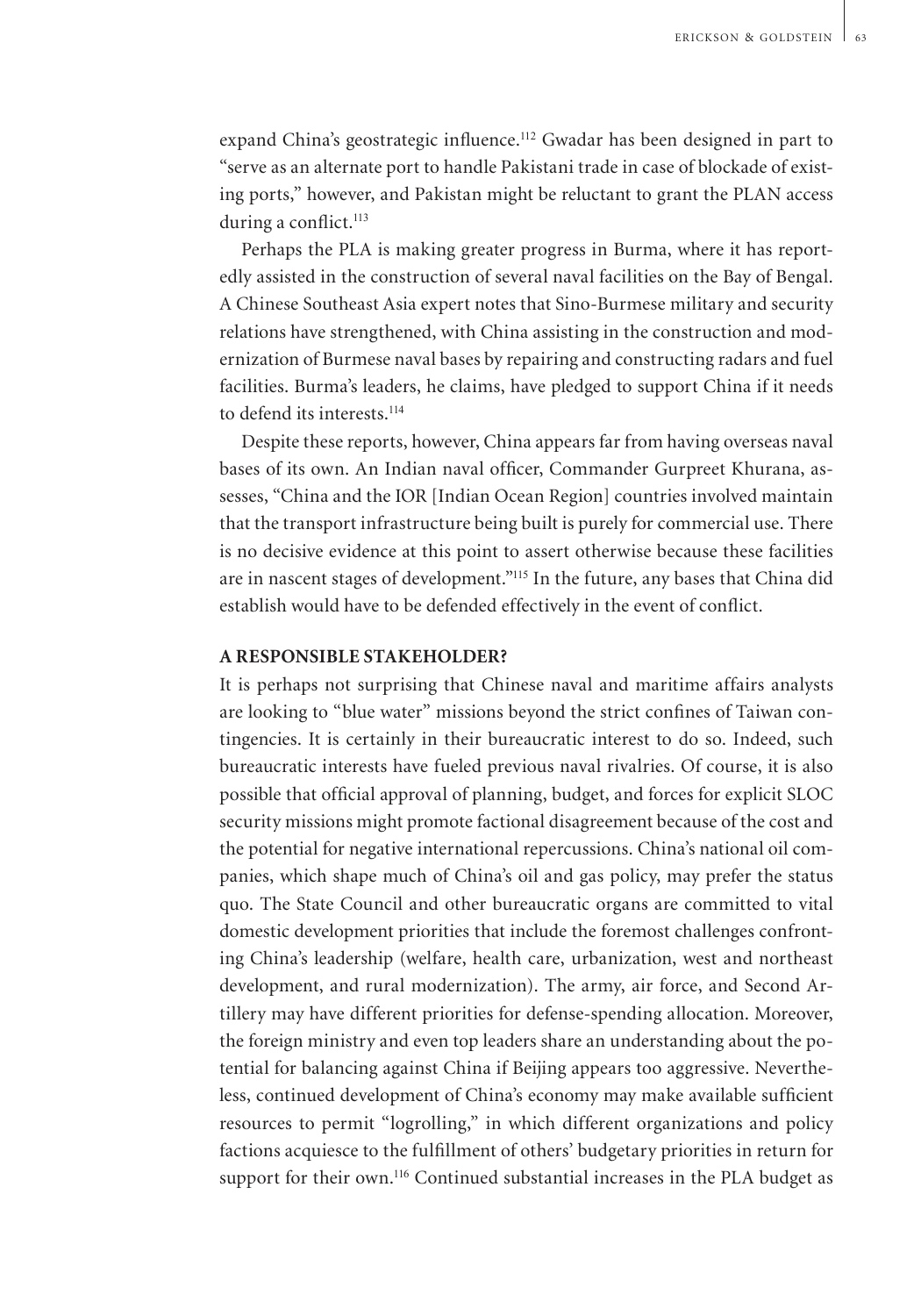a whole, and even improvements in the PLAN's ability to compete with China's other armed services, cannot be ruled out.

A more surprising finding is that a number of Chinese maritime and naval specialists support maritime cooperation with the other oil-consuming powers, particularly the United States. Some Chinese analysts recognize the potential costs to China of a balancing reaction, by neighbors and the United States, to a Chinese shift toward an extended SLOC-defense mission for the PLAN. Key strategic implications that could destabilize the Indian Ocean and western Pacific littoral regions might include regional naval power upgrades and alliance rebalancing to offset a more muscular and far-ranging Chinese naval presence. A unilateral approach is unnecessary, some write, and the costs would be very great. India, Japan, the United States, Indonesia, Malaysia, and Australia would almost certainly bolster their own naval forces and would also likely seek to create security architectures more explicitly designed to contain China.

A major study of China's SLOC security problem calls for emphasizing cooperation in international organizations and conventions and in laws and regulations concerning oil transport.<sup>117</sup> A 2004 survey in *Naval and Merchant Ships* reveals many nationalist themes on energy but concludes that China is "increasingly dependent on stability in the Middle East."<sup>118</sup> Of course, such language sounds entirely familiar to Western ears. An analysis from *Modern Ships* finds that "the energy crisis and maritime SLOC security are not problems that are just confronting China alone . . . but [rather] impact on international SLOC security and stability."<sup>119</sup> A more recent analysis from the same journal observes that Persian Gulf instability could harm China's interests significantly; it argues that China must cooperate closely with India, South Korea, and even Japan which might otherwise join the United States against China in any conflict—in the energy sphere.<sup>120</sup> But the overarching requirement is to maintain good relations with Washington. There is little choice, according to this source, because "the U.S. could blockade energy shipments to China at any time." It is suggested, moreover, that present U.S.-China relations have stabilized to a large degree, despite the UNOCAL incident and other irritants.<sup>121</sup> It is also recognized that Washington is unlikely to act against the status quo. In fact, "if stability can be maintained in U.S.-China relations, then China's maritime oil transport will be basically secure."

On a similar note, CICIR scholar Zhao Hongtu writes that while oil security will continue to be a challenging and controversial issue, China cannot hope to compete with the United States in naval development and can best safeguard its interests by helping Southeast Asian states develop an indigenous capacity to address nonstate challenges. He asserts that the United States has promulgated a "String of Pearls Strategy" and also that the international community still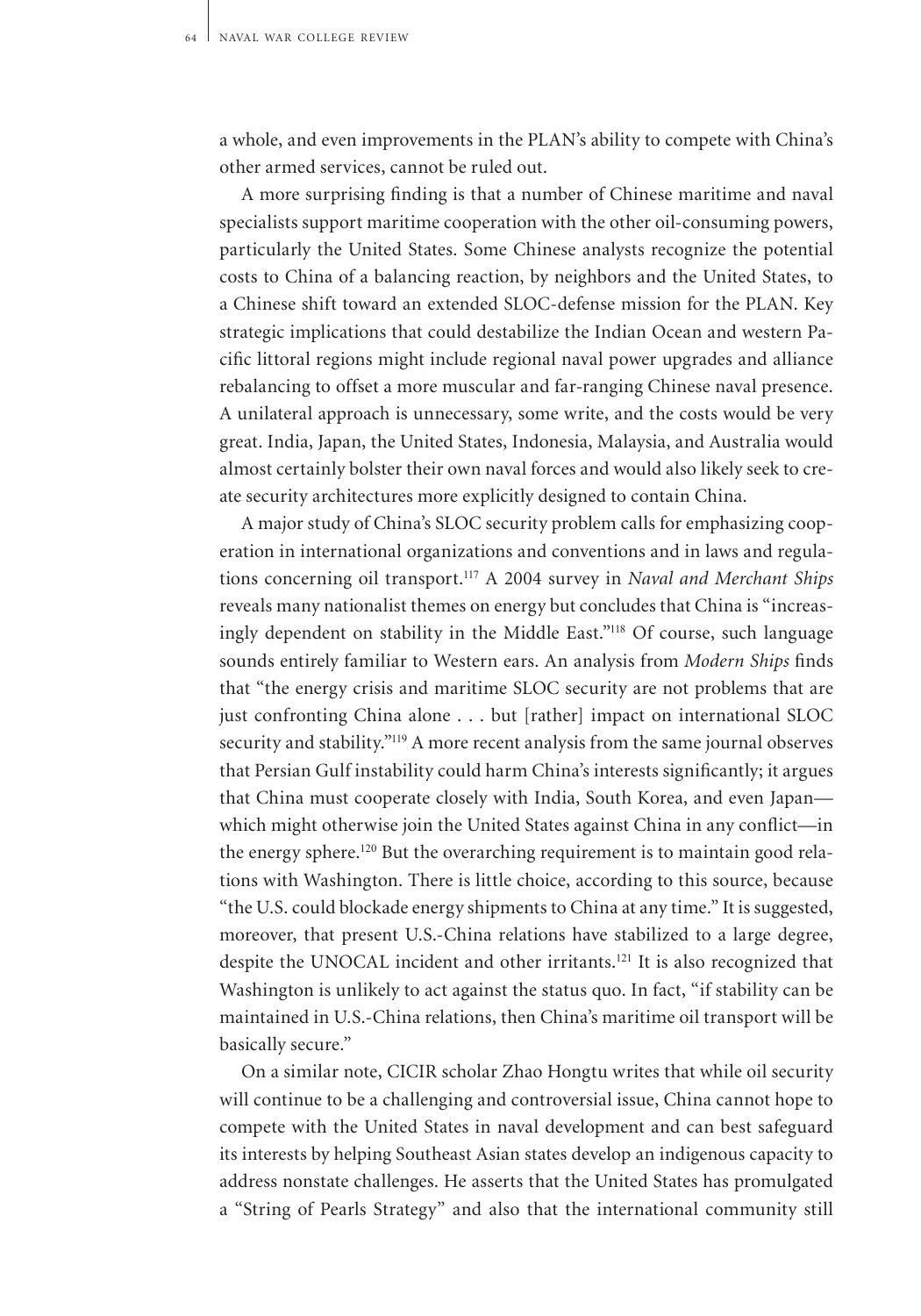entertains a "China Energy Threat Theory." In the end, however, he concludes that while China's energy infrastructure (e.g., the country's nascent strategic petroleum reserve) is indeed vulnerable to attack, an oil blockade of China is both risky and "not likely at all," primarily because "the fate of the two countries have forged a community of destiny, [and therefore] war and military blockade will only cause both sides to suffer."<sup>122</sup> Zhao's view seems to be that while tankers and oil storage depots might be tempting military targets, the serious market disturbances resulting from attacks upon them would affect all global oil consumers, as would China's likely military response to any attack on its oil assets.

Even advocates of robust PLAN development do not foreswear cooperation. One researcher insists that "the building of a powerful Chinese navy is a necessary requirement to ensure China's oil security" because "if China is to become [equal] friends with Americans in the future, we must first become an opponent that the U.S. cannot defeat."<sup>123</sup> A variety of Chinese naval analysts further support the cooperation theme. Writing in *China Military Science,* two PLAN academics describe maritime oil security as a problem not of "SLOC security" but rather of "regional maritime stability."<sup>124</sup> Another allows that seaborne oil transport remains a security issue in specific instances but maintains that "international bilateral and multilateral security cooperation is the necessary trend."<sup>125</sup> A rather remarkable article on the energy issue in *Modern Navy* actually links a Chinese naval buildup to support a SLOC mission to the principle of "peaceful development." The analysis asserts that "a big and powerful [Chinese] fleet will support a stable supply chain," from which "all oil trading nations benefit. Thus, in the era of globalization, a formidable navy is not only in our own country's security interest, but is actually a requirement of global security as well." This analysis concludes that as long as China's navy continuously engages with the outside world, developing opportunities to partner with other countries, the world will come to accept, and even welcome, a strong Chinese navy.<sup>126</sup>

Nevertheless, a wide variety of Chinese analysts continue to worry that in a confrontation the United States would have a range of options for interrupting Chinese oil supplies. They are suspicious of U.S. exercises with other regional navies. While the United States must continue to pursue its core regional interests and support its allies, it may be able to counter Chinese arguments for a PLAN capable of energy/SLOC-security missions by persuading relevant individuals that it is a genuine guarantor of open SLOCs. The United States can enlarge common ground on energy and SLOC security by engaging China and the PLAN more through joint exercises (e.g., search and rescue, humanitarian assistance, and disaster relief) and strategic dialogue. In promoting constructive communications with Chinese interlocutors, it will be important to emphasize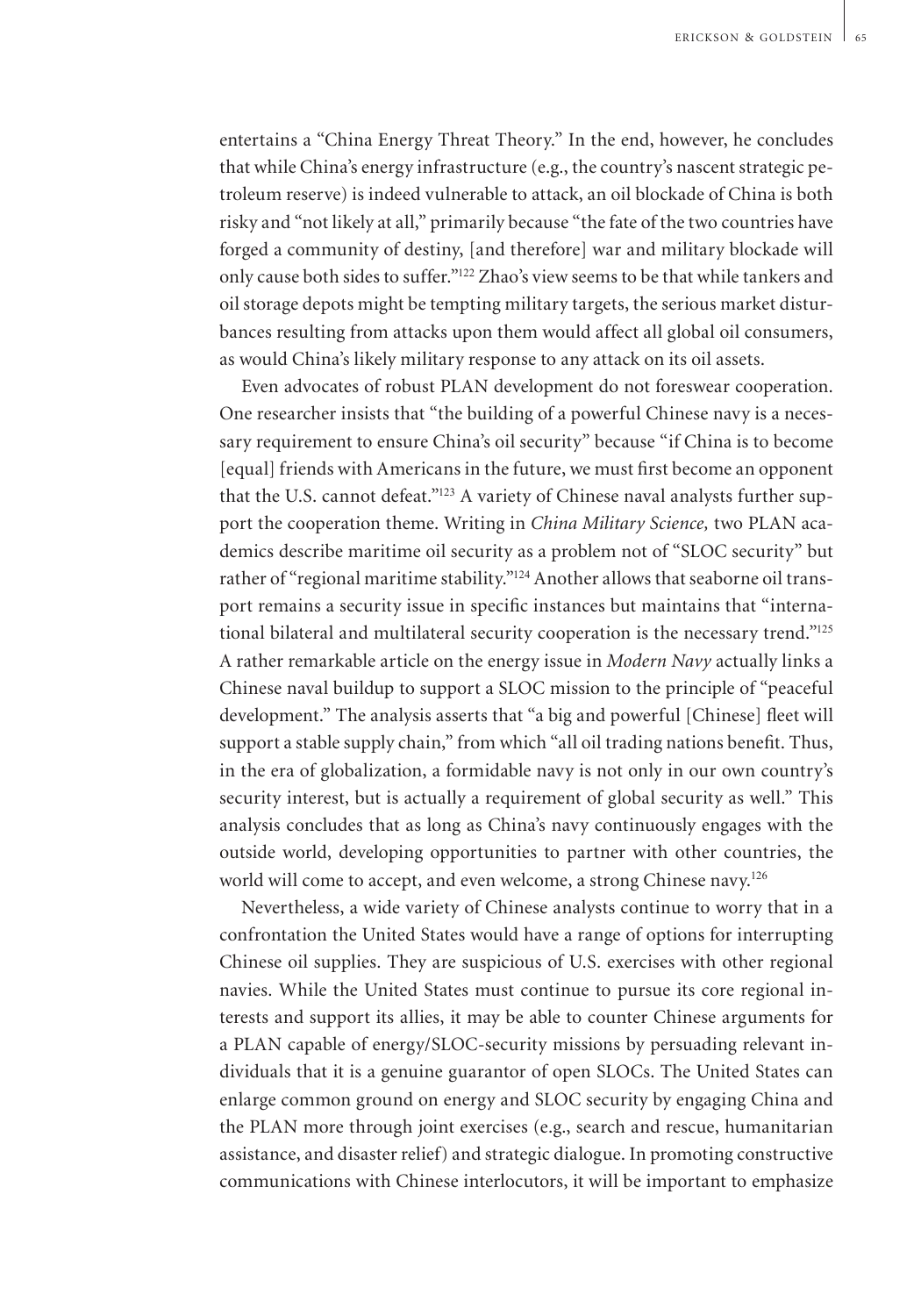that SLOC security is a problem for nations around the world (particularly in East Asia), not just for China.

### **The Depth of Beijing's Insecurity**

This article has found that discussion of oil SLOC protection within the voluminous naval and maritime affairs literature in contemporary China is not extensive, at least in comparison with, for example, undersea warfare or airindependent propulsion technology. Yet oil SLOC protection has the potential to emerge as a major bureaucratic sales point for acquisition of modern, bluewater platforms, as well as the training and doctrine needed to employ them effectively. Already, some Chinese naval and maritime analysts display pointed interest in energy issues, and many of these share a fairly distinct general viewpoint. The most critical theme that underlies this perspective is China's perceived current vulnerability to an oil embargo. As one might expect, Chinese analysts are reluctant to place their country's oil security in the hands of other great powers, especially the United States. If it does not already serve this role, then, the oil issue could offer a potent rationale for continuing or even further accelerating China's naval modernization, especially as Beijing's military planners begin to grapple seriously with scenarios beyond Taiwan. Perhaps somewhat more unexpected, given their tone of profound and immediate concern for China's maritime oil security, are the candid admissions of Chinese naval and maritime analysts that the PLAN's capabilities for protecting China's long oil SLOCs are minimal at present. Also, it is somewhat surprising that these specialists, while sounding a wide variety of themes, many quite nationalistic in character, seem in general to be guardedly open to multilateral oil security cooperation and appear to understand the importance of trying to preserve good relations with Washington.

Of the many Chinese naval analyses surveyed for this study, among the most sophisticated was a lengthy treatment of the oil security question in the October 2006 issue of *Modern Ships*. At the conclusion of that analysis, the author articulates a three-point strategy that may encapsulate the Chinese naval community's views on the oil security question: "[China] must view things from the perspective of keeping the United States from cutting its oil supply lines. Concretely speaking, this entails making the United States not willing to cut China's oil supply lines, not daring to do so, and not able to do so." Though the importance of this particular source should not be exaggerated in the absence of information concerning its provenance, this statement's succinct parallelism suggests that it might perhaps be influenced by (or even drawn from) some element of official internal policy. It further suggests that a web of self-interest would deter the United States from embargoing China and that adept diplomacy could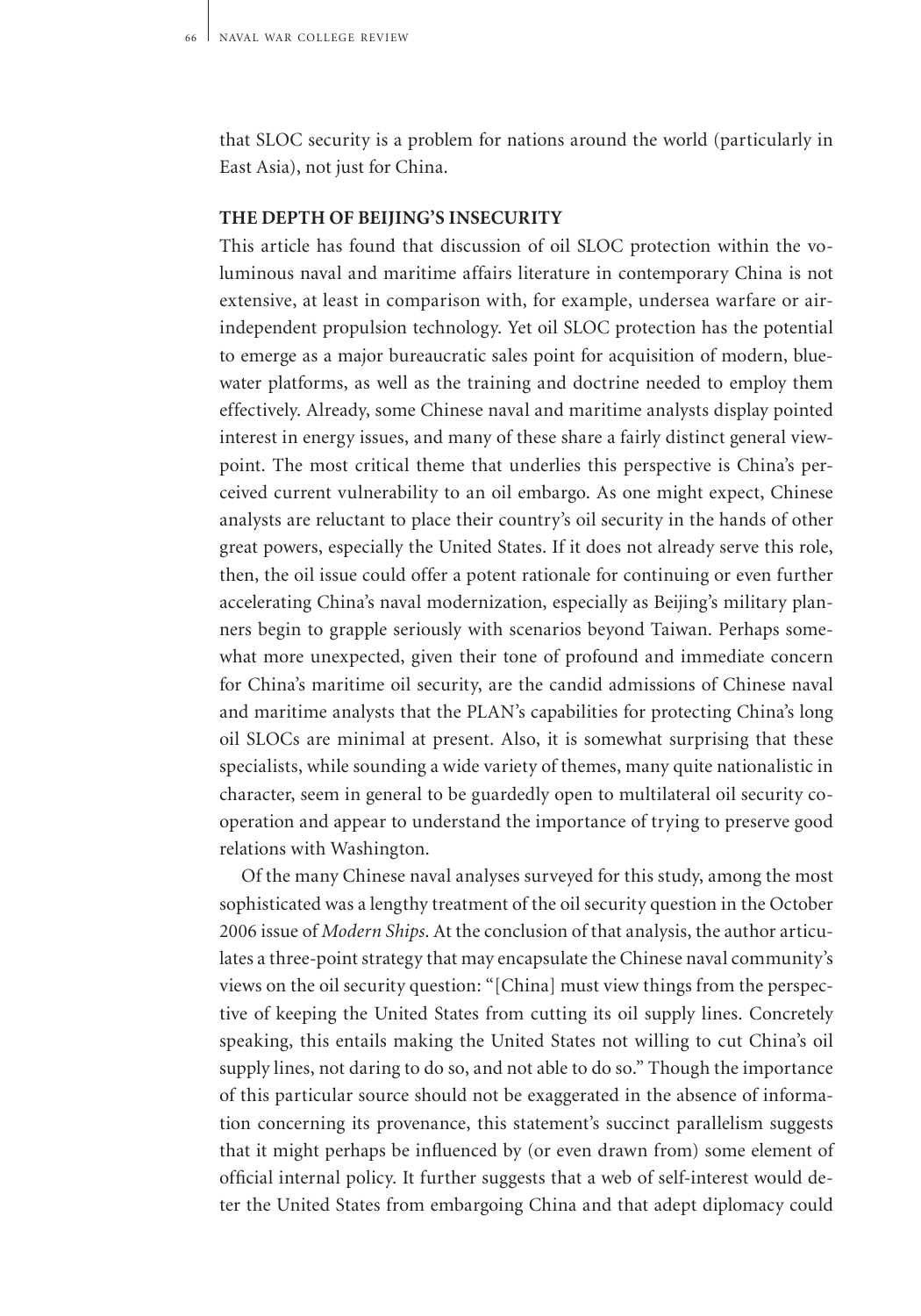hinder any attempt by Washington to use this leverage. Most surprising, perhaps, is that this formulation calls not just for strengthened naval forces but also nuclear strategic forces as well.<sup>127</sup> This perceived need for additional deterrence capabilities, apparently driven by concern that the United States might attempt to sever Chinese SLOCs in the event of a Taiwan conflict, may truly illustrate the depth of Beijing's insecurity with respect to maritime oil access.

On the whole, however, means of safeguarding SLOC security remain under debate in China, perhaps offering other states an opportunity to influence Beijing's plans in a way that will support cooperative maritime security. Beijing and Washington in particular share a wide range of maritime oil security interests that could best be promoted through cooperation. The primary threat to seaborne oil supplies comes not from national navies but from well organized and increasingly capable nonstate actors, such as the pirates that are, at this writing, creating havoc in the waters off Somalia.

Cooperation to blunt nonstate threats to maritime oil shipments can help build trust and reduce the potential for state-on-state naval confrontations over energy-supply security. It can also be a showcase for how maritime powers like the United States can work to integrate China into a global security architecture, which will need modifications to accommodate the relative newcomer but offers an excellent starting framework. Both official and unofficial diplomacy can help build a foundation for a more extensive maritime energy security partnership in coming years.

#### $\overline{NOTES}$

The views expressed in this essay are those of the authors alone, and do not represent those of the U.S. Navy or any other element of the U.S. government. An earlier, preliminary version of the present argument was presented at the China Maritime Studies Institute's second annual conference, "Maritime Implications of China's Energy Strategy," in December 2006 and appeared as "Chinese Naval Analysts Consider the Energy Question" in Gabriel Collins, Erickson, Goldstein, and William Murray, *China's Energy Strategy: The Impact on Beijing's Maritime Policies* (Annapolis, Md.: Naval Institute Press, 2008), pp. 299–335. The authors thank George Gilboy, James Holmes, Nan Li, William Murray, and Toshi Yoshihara for their significant contributions.

- 1. This article uses the term "naval analyst" to describe PLAN officers and researchers known to be attached to naval research institutes; all other scholars of naval affairs are referred to as "maritime affairs analysts."
- 2. This is similar to drivers and justifications put forth by other regional navies. See, for example, *Freedom to Use the Seas: India's Maritime Military Strategy* (New Delhi: Directorate of Strategy, Concepts and Transformation, Integrated Headquarters Ministry of Defence [Navy], May 2007). But a Chinese shift would be very important, in part precisely because others have similar claims.
- 3. Maj. Gen. Peng Guangqian, PLA (Ret.), for example, recently stated that danger of war over Taiwan has greatly declined. "彭光谦: 两岸军事冲突危险大减" [Peng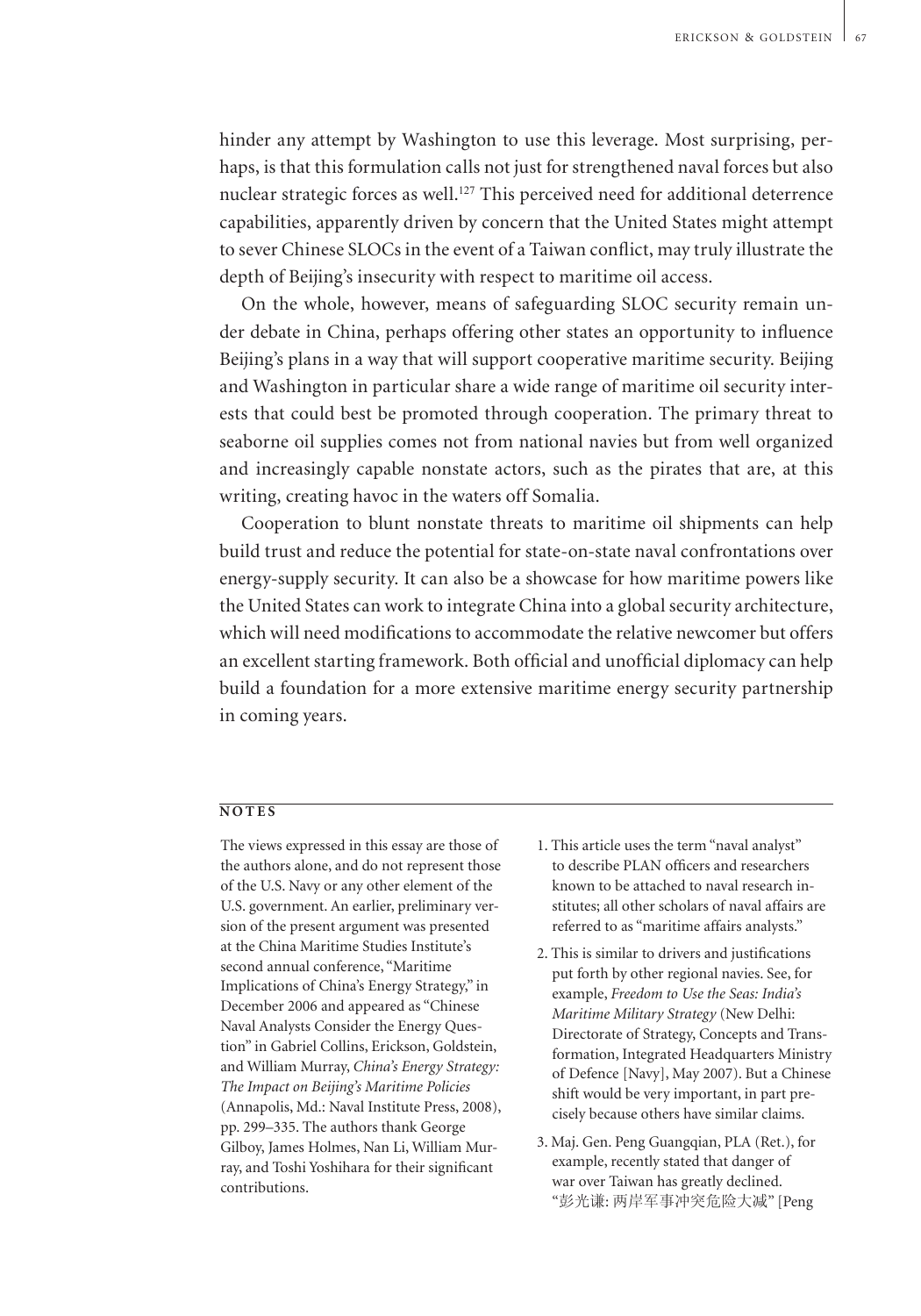Guangqian: The Danger of Cross-Strait Military Conflict Has Greatly Decreased], *China Review News,* 24 December 2008, gb.chinareviewnews.com.

- 4. Office of the Secretary of Defense, *Military Power of the People's Republic of China 2008,* Annual Report to Congress (Washington, D.C.: 2008), p. 10, available at www .defenselink.mil/pubs/pdfs/China\_Military \_Report\_08.pdf.
- 5. Many Indian writings reveal a vision for the Indian Ocean as India's Ocean, with India assuming "a pivotal position" (Kanwal Sibal [former Indian foreign secretary], "Safe on the High Seas: India Plays a Critical Role in Keeping Sea Trade Routes Secure," *Telegraph,* 12 March 2008, available at www .telegraphindia.com). One of India's two current strategic naval documents declares, "Geography has been kind to India, placing her in a favourable position to control the vital northern areas of the Indian Ocean" (*Indian Maritime Doctrine* INBR8 [New Delhi: Integrated Headquarters, Ministry of Defence (Navy), 2004]). Former prime minister Jawaharlal Nehru is credited with the philosophy that "to be secure on land, we must be supreme at sea" (Maitreya Buddha Samantaray, "Strengthening Ocean as a Substitute for India's Land Diplomacy," *Newstrack India,* 16 July 2008, available at www.newstrackindia.com). Prime Minister Manmohan Singh states that "India's growing international stature gives it strategic relevance to the area ranging from the Persian Gulf to the Strait of Malacca." India's navy formally pursues a SLOC security mission, because it is "in all respects, a maritime nation," and 90 percent of its oil arrives by sea or undersea pipeline (*India's Maritime Military Strategy,* pp. iii, 46, 49, 96). Admiral Sureesh Mehta, commander of India's navy, is said to envision "a truly blue-water navy with strategic reach to operate from Africa's eastern coast right up to Malacca Straits" (Rajat Pandit, "Blue-Water Navy Is the Aim," *Times of India,* 1 November 2006, available at timesofindia.indiatimes.com). In comparison, one might even argue that the Chinese debate remains relatively modest and restrained, and that it hews close to core interests rather than ambitious visions.
- 6. Office of the Secretary of Defense, *Military Power of the People's Republic of China,* p. 12.
- 7. See, for example, Bernard D. Cole, *Sea Lanes and Pipelines: Energy Security in East Asia*  (Westport, Conn.: Praeger, 2008); Kenneth Lieberthal and Mikkal Herberg, "China's Search for Energy Security: Implications for U.S. Policy," *NBR Analysis* 17, no. 1 (April 2006), p. 23; Dan Blumenthal and Joseph Lin, "Oil Obsession: Energy Appetite Fuels Beijing's Plans to Protect Vital Sea Lines," *Armed Forces Journal* (June 2006), available at www.armedforcesjournal.com; Wu Lei and Shen Qinyu, "Will China Go to War over Oil?" *Far Eastern Economic Review* 169, no. 3 (April 2006), p. 38.
- 8. Erica S. Downs, "The Chinese Energy Security Debate," *China Quarterly* 177 (March 2004), pp. 21–41. See also Trevor Houser, "The Roots of Chinese Oil Investment Abroad," *Asia Policy,* no. 5 (January 2008), pp. 141–66.
- 9. Energy security discussions are not widespread in publicly available Chinese materials. There are three possible explanations. First, maritime and energy security issues appear to be integrated primarily at the top leadership level, not at the ministry level (where open reports might be issued). With the exception of three short periods, the PRC has lacked a central energy ministry with real authority over the many energy-sector players. (These include the NDRC, state oil and gas producers, and special high-level working groups, such as the National Energy Leading Group (国家能源领导小组), chaired by Premier Wen Jiabao since its establishment in 2005). There is also a State Energy Office, attached to NDRC's Energy Bureau, but it is staffed at less than a hundredth of the level of the U.S. Department of Energy (100 : 110,000), lacks formal authority over energy stakeholders, and is likely so overwhelmed with work that it can only react to events, not shape policy proactively. NDRC documents tend to focus on general aspects of national energy consumption and conservation, not maritime or military issues. See, for example, 能源发展 '十一五' 规划 [Eleventh Five-Year Program for Energy Development] (Beijing: 国家发展改革委 [National Development and Reform Commission], April 2007), available at www.ndrc.gov.cn. Second, there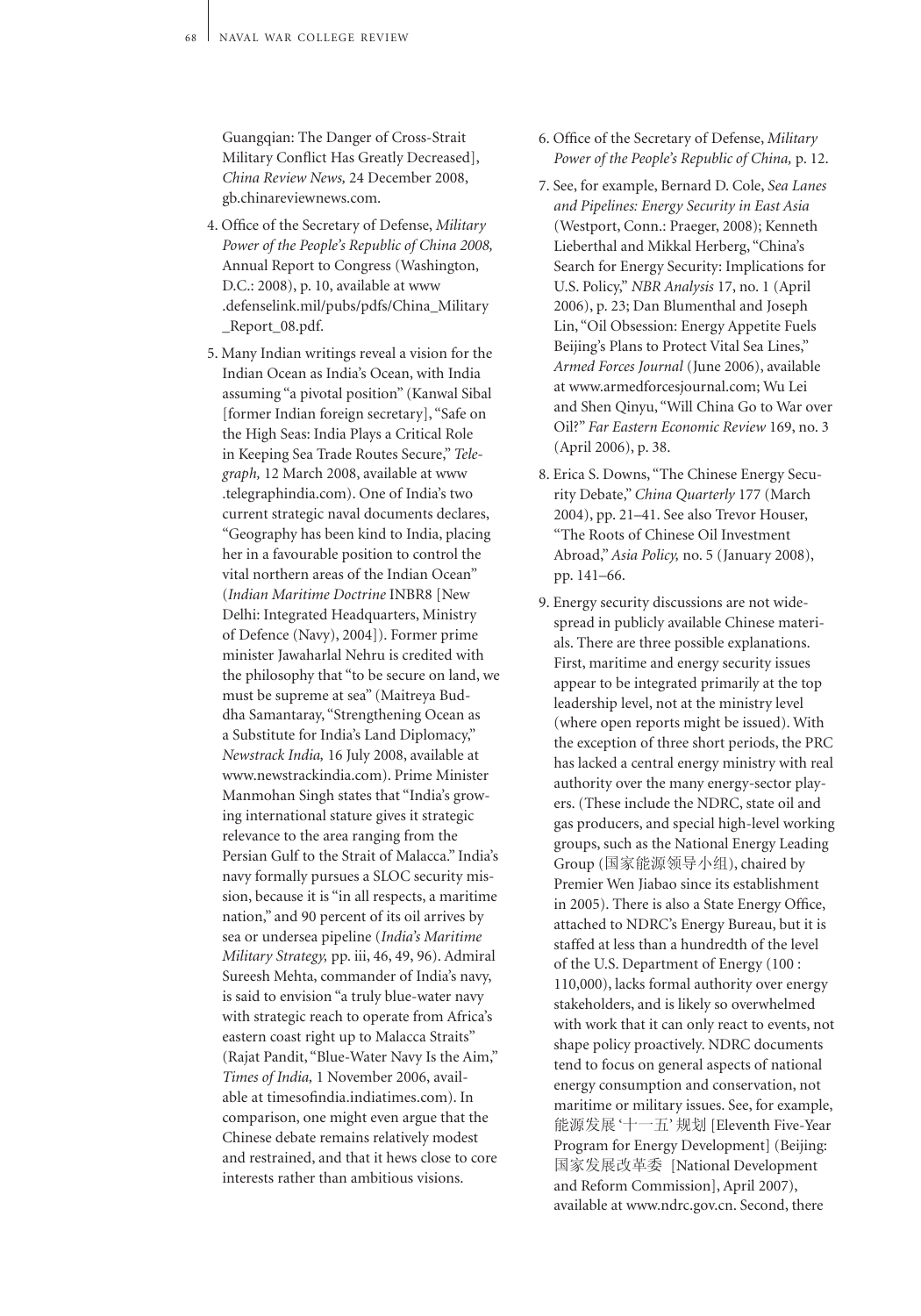appear to be few dedicated civilian experts who focus on both energy and maritime security issues, and those who do tend to focus on specific subjects (e.g., Southeast Asia experts study the Malacca Strait). The PLAN almost certainly pays close attention to energy security, but its views are difficult to track directly, because the PLA continues to lack transparency. A variety of institutions likely give inputs into PLAN strategy, including the Naval Studies Research Institute in Beijing, the Command and Staff College in Nanjing, and the Submarine Academy in Qingdao. Third, Chinese observers are apparently discouraged from publishing openly on certain sensitive topics. Naval and military analysts more often discuss technological developments than such potentially sensitive yet clearly important and widely recognized themes as maritime energy security. Still, this tendency reinforces the importance of reviewing those materials that do appear.

10. Chinese security-related writings may be divided into six major categories, of varying relevance to maritime energy security issues. Political-science and international-relations journals, such as 现代国际关系 *(Contemporary International Relations),* 国际问题 研究 *(International Studies),* 国际政治研 究 *(International Politics Quarterly),* 国际 论坛 *(International Forum),* 国际政治科学 *(Quarterly Journal of International Politics),* 国际交流 *(International Understanding),* 和 平与发展 *(Peace and Development),* 中国国 际问题研究 *(China International Studies),* 当代亚太 *(Contemporary Asia-Pacific Studies),* and 太平洋学报 *(Pacific Journal),* rarely if ever have specific relevant content. Military intellectual and strategic publications, as exemplified by 中国军事科学 *(China Military Science),* offer broader insights but few specifics. Doctrinal publications—for instance, 战役学 *(Science of Campaigns)* reveal potential strategic and operational approaches. Technical journals, such as 中国能 源 *(China Energy),* 中国油气 *(China Oil and Gas),* 石油科学 *(Petroleum Science),* 石油学 报 *(Acta Petrolei Sinica),* 海洋石油 *(Offshore Oil),* and 中国海上油气 *(China Offshore Oil and Gas),* normally offer some of the highest quality and most reliable research but do not address directly such a complex, interdisciplinary, strategic subject. For this particular topic, then, the sources with most direct

coverage are military newspapers, like  $\lambda$ 民海军 *(People's Navy),* and semitechnical/ trade publications (e.g., 舰载武器 [*Shipborne Weapons*]), which describe technology and platforms in some detail and link them to larger strategic issues.

- 11. These include, at a minimum, 当代海军 *(Modern Navy),* 人民海军 *(People's Navy),* 舰船知识 *(Naval and Merchant Ships),* 舰载 武器 *(Shipborne Weapons),* and 现代舰船 *(Modern Ships). Modern Navy* is a monthly magazine published by the official PLAN newspaper *People's Navy,* which is the daily newspaper published by the Political Department of China's navy. *Naval and Merchant Ships* is a semitechnical monthly publication of the Chinese Society of Naval Architecture and Marine Engineering. *Shipborne Weapons*  and *Modern Ships* are monthly journals published by the state-owned China Shipbuilding Industry Corporation (CSIC), China's largest designer, manufacturer, and trader of military and civilian vessels and related engineering and equipment. In addition to these naval-oriented publications, Beijing's foremost military journal, 中国军事科学 *(China Military Science),* is published by the PLA's Academy of Military Science. Sea Tide Press (海潮出版社), located in Beijing, is affiliated with the PLAN Political Department. It publishes such officially sanctioned books as the 杨志本 [Yang Zhiben, ed.], 中国海军 百科全书 [China Navy Encyclopedia], vols. 1 and 2 (Beijing: 海潮出版社 [Sea Tide], 1998).
- 12. Chinese doctrinal texts rarely, if ever, offer specific insights into Chinese maritime energy security. It is not helpful to dismiss Chinese maritime interest publications as "popular"; doing so narrows the scope of available literature to an impractical degree. Contemporary China is a highly technocratic and extremely nationalistic society where magazines devoted to military issues that are quite sophisticated also happen to make a profit. That the case is different in other countries does not automatically render the Chinese sources unreliable. Given the complexity and opacity of China's "defense intellectual complex," affiliations of authors in Chinese journals are often unknown. We may wish the case was different, but scholars of China need to learn to cope with such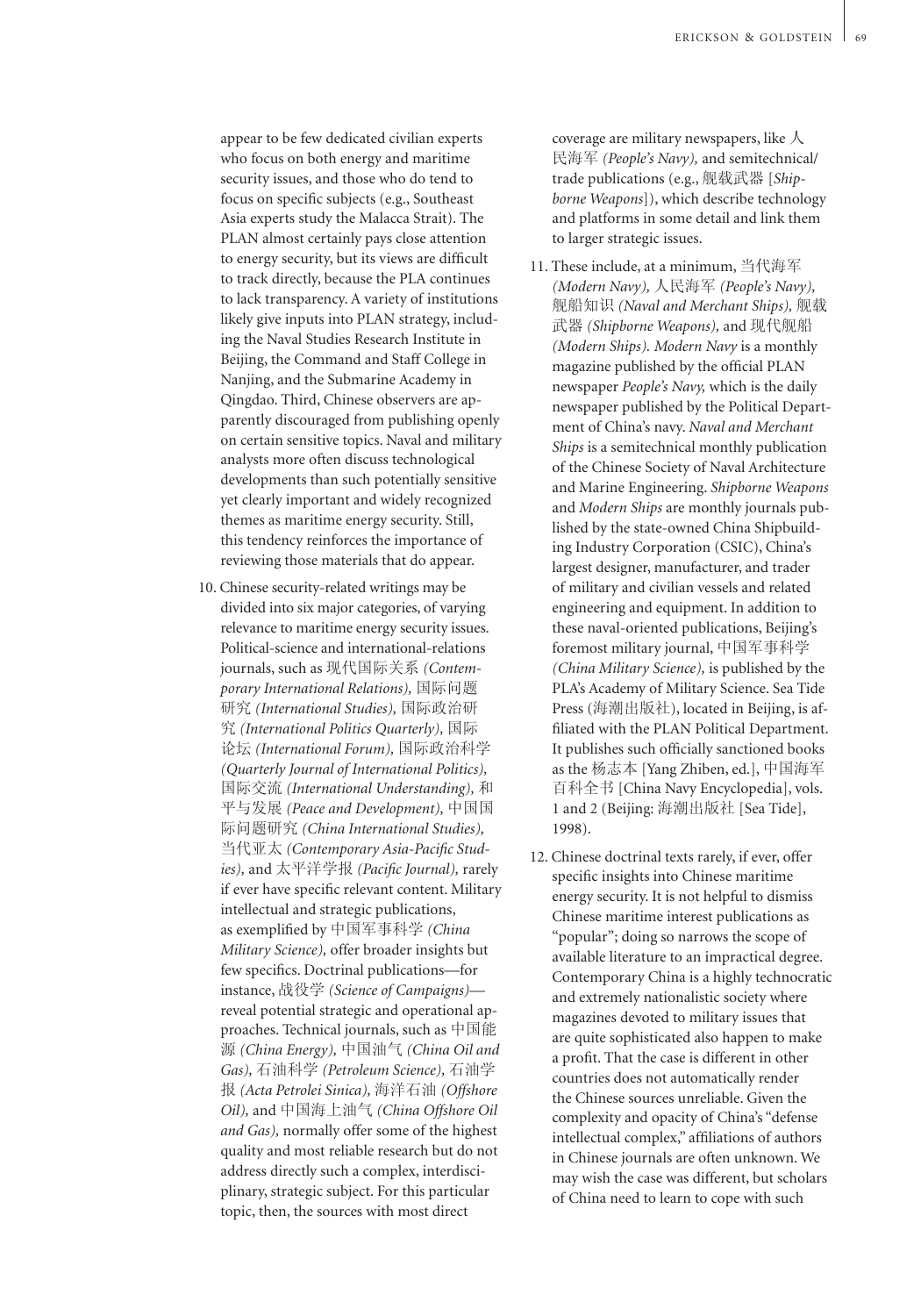ambiguities. Rejecting these viewpoints because backgrounds are unknown is not an option for serious scholars. It would also be excessively narrow to restrict all discussions regarding naval matters to identified uniformed personnel. Like the United States, China has a large number of research institutes that employ both civilians and uniformed naval personnel (and often many retirees as well). Anyone familiar with naval policy in China—and for that matter, in the United States—knows that the development of naval strategy and the socialization of related policies and ideas are interactive processes among civilian scientists and strategists, military personnel, and industrial interests, as well as civilian leaders. To draw an analogy, one might consider such figures in the United States as Norman Polmar or Ronald O'Rourke. The opinions of these non-uniformed "naval analysts" are at least as important as those of many senior U.S. Navy personnel in the formation of naval strategy. In the extremely technocratic contemporary PRC, civilian scientists and experts may strongly influence military opinion and strategy formation.

- 13. The few relatively recent examples include 顾 祖华 [Gu Zuhua], "维护海上石油安全须 有强大海上编队" [In Order to Safeguard Energy Security, a Massive Naval Fleet Is Necessary], 当代海军 [Modern Navy] (August 2004).
- 14. 陈安刚, 武明 [Chen Angang and Wu Ming], "马六甲: 美国觊觎的战略前哨" [Malacca Strait: The U.S. Covets a Strategic Outpost], 现代舰船 [Modern Ships] (December 2004), p. 13.
- 15. For a regionwide survey, see Cole, *Sea Lanes and Pipelines.*
- 16. China still has a window of opportunity to avoid the level of oil dependence and overall energy dependence that OECD countries experience (though it is closing fast). Also, it is by no means clear that recent trends in Chinese oil demand and car transport can or will be allowed to continue; this is reportedly the subject of major debate in Chinese policy circles.
- 17. For recent scholarship on this issue, see the proceedings of the conference "PLA Missions beyond Taiwan," 26–28 September 2008, U.S.

Army War College Strategic Studies Institute, Carlisle, Pennsylvania.

- 18. U.S. Defense Dept., *Military Power of the People's Republic of China 2008,* p. 13.
- 19. See, for example, 查道炯 [Zha Daojiong], "相互依赖与中国的石油供应安全" [Interdependence and China's Oil Supply Security], 世界经济与政治 [World Economics and Politics], no. 6 (2005), pp. 15–22.
- 20. 赵宏图 [Zhao Hongtu] (China Institute of Contemporary International Relations), "'马六甲困局'与中国能源安全再思考" [The "Malacca Dilemma" and Rethinking China's Energy Security], 现代国际关系 [Contemporary International Relations], no. 6 (2007), pp. 36–42.
- 21. 冯梁 [Feng Liang] (senior colonel and professor), 战略教研室 [Strategy Teaching and Research Section], and 段廷志 [Duan Tingzhi] (lieutenant colonel and associate professor, Naval Command College), 第二政 治理论教研 [Second Political Affairs Teaching and Research Section, Naval Command College], "Characteristics of China's Sea Geostrategic Security and Sea Security Strategy in the New Century," 中国军事科学 [China Military Science] (January 2007), p. 27.
- 22. 张文木 [Zhang Wenmu], "China's Energy Security and Policy Choices," 世界经济与政治 [World Economics and Politics], no. 5 (May 2003), pp. 11–16, OSC CPP20030528000169.
- 23. "10% of GDP Now Comes from Sea, Says Report," *China Daily,* 10 April 2007, available at www.chinadaily.com.cn.
- 24. See, for example, Peng Guangqian and Yao Youzhi, eds., *The Science of Military Strategy* (Beijing: Military Science, 2005), p. 446.
- 25. For insights into possible PLAN efforts to influence Chinese policy and national budgeting, see M. Taylor Fravel and Alex Liebman, "Beyond the Moat: PLAN's Evolving Interests and Potential Influence" (unpublished manuscript cited with permission).
- 26. Information Office of the State Council, People's Republic of China, "China's National Defense in 2008," January 2009, available at www.fas.org/nuke/guide/china/doctrine/ wp2006.html.
- 27. This entails continued military modernization to enhance the credibility of deterrence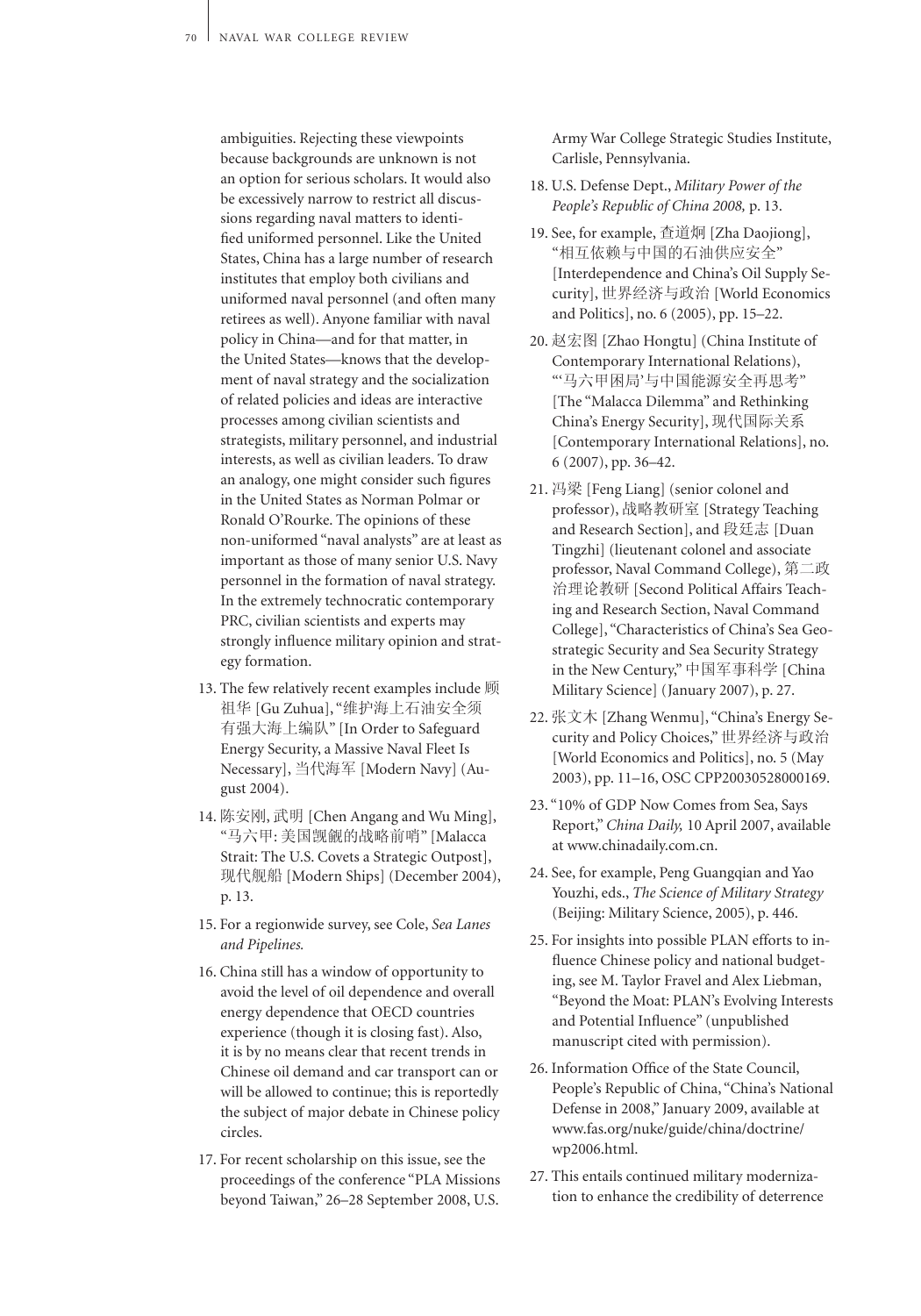against threats on China's periphery (e.g., the possibility of Taiwan independence). The resulting strategic stability ensures a peaceful external environment for economic development globalization and integration of China into the global economy at a time when China can benefit from diversion of U.S. attention to countering terrorism.

- 28. "Earnestly Step Up Ability Building within CPC Organizations of Armed Forces," 解放 军报 [Liberation Army Daily], 13 December 2004, available at www.chinamil.com.cn; "三个提供, 一个发挥" [Three Provides and One Bring into Play], news.sina.com.cn.
- 29. 刘明福, 程钢, 孙学富 [Liu Mingfu, Cheng Gang, and Sun Xuefu], "人民军队历史使命 的又一次与时俱进" [The Historical Mission of the People's Army Once Again Advances with the Times], 解放军报 [Liberation Army Daily], 8 December 2005, p. 6. See also 杨 毅, 主编 [Yang Yi, chief editor], 国家安全战 略研究 [Research on National Security Strategy] (Beijing: 国防大学出版社 [National Defense Univ. Press], 2007), p. 323.
- 30. For "great maritime power," 丁玉宝, 郭益 科, 周根山 [Ding Yubao, Guo Yike, and Zhou Genshan], "胡锦涛在会见海军第一 次党代表会代表时强调: 按照革命化现代 化正规化相统一的规则, 锻造适应我军历 史使命要求的强大人民海军" [When Hu Jintao Met with the Naval Delegates at the 10th Party Congress, He Emphasized Building a Powerful People's Navy That Meets the Requirements to Accomplish Historical Missions of Our Army in Accordance with the Principle of Unifying Revolutionization, Modernization, and Standardization], 人民 海军 [People's Navy], 28 December 2006, p. 1. For "strengthened and modernized," "Chinese President Calls for Strengthened, Modernized Navy," *People's Daily,* 27 December 2006. For "blue water," "Chinese President Calls for Strong Navy," *VOA News,*  28 December 2006, available at voanews.com.
- 31. Information Office of the State Council, People's Republic of China, "China's National Defense in 2006," 29 December 2006, available at www.fas.org/nuke/guide/china/ doctrine/wp2006.html.
- 32. For quotation, see "China's National Defense in 2008." The eighty-three-page 2006 white paper mentions the word "energy" only

twice. Only one instance refers to a strategic, operational, or maritime context: "security issues related to energy, resources, finance, information and international shipping routes are mounting." This is in a general discussion of the international security environment, not specifically linked to China. "Oil" is mentioned only twice, both in internal bureaucratic contexts.

- 33. 田秉仁 [Maj. Gen. Tian Bingren], "新世纪阶 段我军历史使命的科学拓展" [The Scientific Development of the Historical Mission of Our Army in the New Phase of the New Century], 中国军事科学 [China Military Science] (October 2007), pp. 21–27, OSC CPP20080123325001.
- 34. 彭光谦 [Peng Guangqian], "从着重维护 生存利益到着重维护发展利益—对国家 安全战略指导重心转变的一点思" [From the Focus on Safeguarding the Interests of Survival to the Focus on Safeguarding the Interests of Development], 中国国防报 [National Defense News], 17 January 2007, OSC CPP20070119710012.
- 35. A "leading small group" (LSG) is an ad hoc supra-ministerial body responsible for coordination and consultation in a specific issue area that does not formulate independently or implement concrete policies. This particular LSG manages national security policy for the Politburo and Secretariat and issues guiding principles for the general direction that bureaucratic activity should take. For more on LSGs, see David M. Lampton, "China's Foreign and National Security Policymaking Process: Is It Changing, and Does It Matter?" in *The Making of Chinese Foreign and Security Policy in the Era of Reform,* ed. David M. Lampton (Palo Alto, Calif.: Stanford Univ. Press, 2001), pp. 16–19.
- 36. Yang Yi, *Research on National Security Strategy,* pp. 274, 289, 323–24. For the importance to China of maritime development in general, see also pp. 276, 292, 294–95.
- 37. 吴胜利, 胡彦林 [Wu Shengli (PLAN commander) and Hu Yanlin (PLAN political commissar), edited by Wang Chuanzhi], "锻造适应我军历史使命要求的强大 人民海军" [Building a Powerful People's Navy That Meets the Requirements of the Historical Mission for Our Army], 求 事 [Seeking Truth], no. 14 (16 July 2007),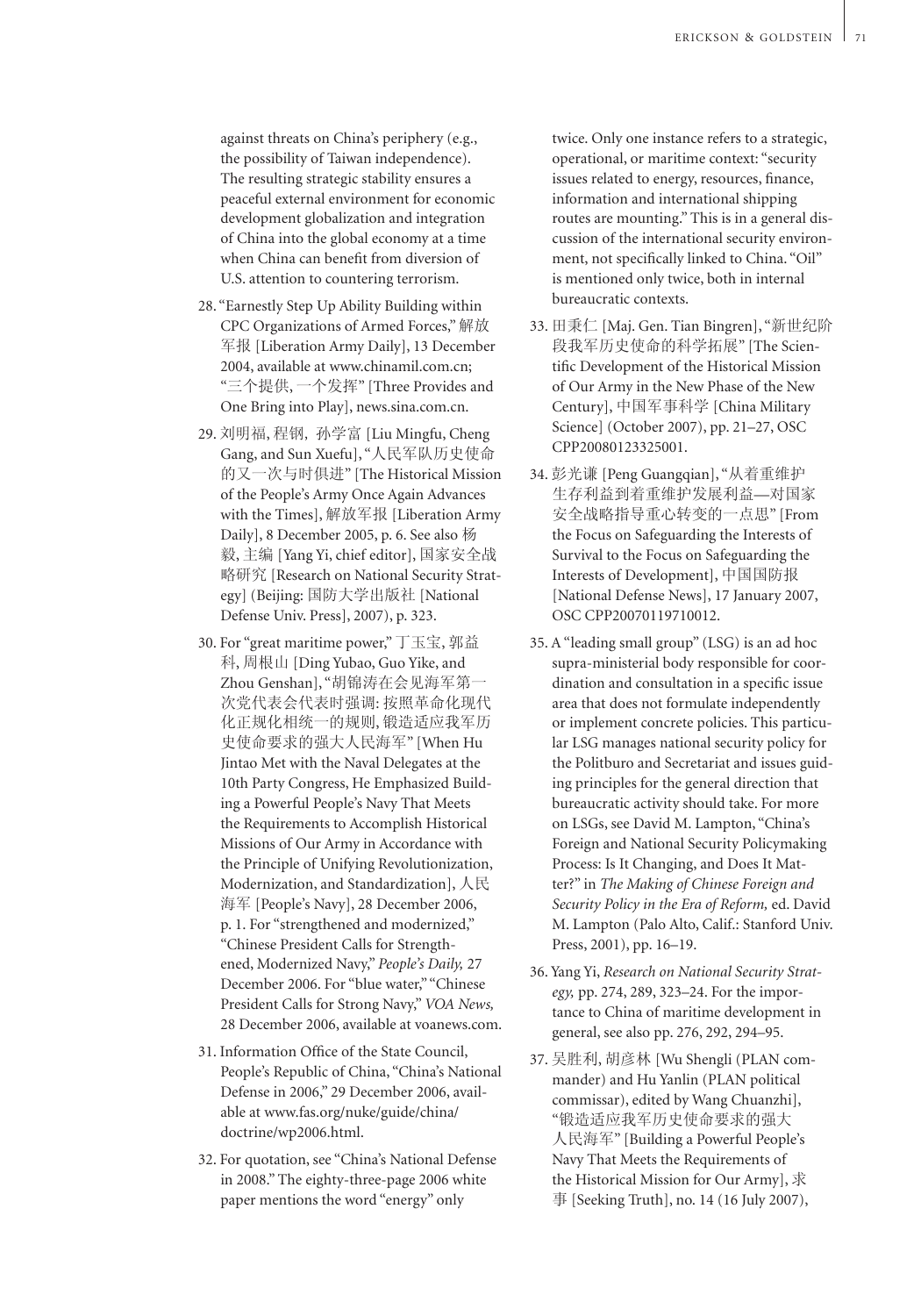available at www.qsjournal.com.cn, OSC CPP20070716710027.

- 38. 胡博 [Hu Bo], "从资源安全说有备无患" [Concerning Resource Security, Preparation Averts Danger], 解放军报 [Liberation Army Daily], 27 May 2004. See also 候志平 [Hou Zhiping], "对维护我国石油安全的战 略思考" [Reflections on Our Country's Oil Security Protection Strategy], 国防大学学报 [Journal of the National Defense University], no. 8 (2005), p. 87.
- 39. 周德华, 陈炎,and 陈良武 [Zhou Dehua, Chen Yan, and Chen Liangwu], 蓝色方略: 二 十一世纪初的海洋和海军 [The Blue Strategy: Ocean and Navy at the Beginning of the 21st Century] (Beijing: Sea Tide, 2003), p. 3.
- 40. 曲令泉, 郭放 [Qu Lingquan and Guo Fang], 卫海强军: 新军事革命与中国海军 [A Mighty Force to Protect the Sea: The New Revolution in Military Affairs and China's Navy] (Beijing: Sea Tide, 2003), p. 46.
- 41. See, for example, A. T. 马汉 [A. T. Mahan, author], 安常容, 成忠勤 译 [An Changrong and Cheng Zhongqin, translators], 张志云, 卜允德 校 [Zhang Zhiyun and Bu Yunde, proofreaders], 海权对历史的影响, *1660–1783* [The Influence of Sea Power upon History, 1660–1783] (Beijing: 解放军出版 社 [People's Liberation Army Press], 2006); 刘华清 [Liu Huaqing], 刘华清回忆录 [The Memoirs of Liu Huaqing] (Beijing: People's Liberation Army Press, 2004), pp. 432–33; 丁一平, 李洛荣, 龚连娣 [Ding Yiping, Li Luorong, and Gong Liandi], 世界海军史 [The History of World Navies from the Chinese Perspective] (Beijing: Sea Tide, 2000), pp. 309, 343–48; and 徐起 [Xu Qi], "21世 纪初海上地缘战略与中国海军的发展" [Maritime Geostrategy and the Development of the Chinese Navy in the Early Twenty-first Century], 中国军事科学 [China Military Science] 17, no. 4 (2004), pp. 75–81; repr. in translation by Andrew Erickson and Lyle Goldstein, *Naval War College Review* 59, no. 4 (Autumn 2006), pp. 46–67. Also, 朗丹阳, 刘 分良 [Lang Danyang and Liu Fenliang], "海 陆之争的历史检视" [Historical Exploration into the Land-Sea Dispute], 中国军事科学 [China Military Science], no. 1 (2007), pp. 39–46.
- 42. Unless otherwise specified, all information in this and the following paragraph is derived

from 郝廷兵 [Hao Tingbing, PLAN] and 杨 志荣 [Yang Zhirong, PLAN], 海上力量与中 华民族的伟大复兴 [Sea Power and the Chinese Nation's Mighty Resurgence] (Beijing: National Defense Univ. Press, 2005), pp. 2, 6, 32, 47, 52.

- 43. This entire paragraph is drawn from Gu Zuhua, "Massive Naval Fleet Is Necessary," p. 40.
- 44. 张运成 [Zhang Yuncheng], "能源安全与海 上通道" [Energy Security and Sea Lanes], in 海上通道安全与国际合作 [Sea Lane Security and International Cooperation], 杨 明杰 [Yang Mingjie, ed.] (Beijing: 时事出版 社 [Current Affairs], 2005), p. 103.
- 45. Peng and Yao, *Science of Military Strategy,* p. 446.
- 46. Zhao Hongtu, "The 'Malacca Dilemma' and Rethinking China's Energy Security," pp. 38–39. This seemingly disproportionate concentration stems from the fact that even in the modern era, geography, prevailing winds, ocean currents, and weather patterns determine the safest, cheapest, and most efficient maritime shipping routes. But sailing around a particular strait is a real option, because the incremental cost of doing so is marginal on a dollar/barrel basis.
- 47. 凌云 [Ling Yun], "龙脉" [The Dragon's Arteries], 现代舰船 [Modern Ships] (October 2006), p. 17.
- 48. Zhang Xuegang, "Southeast Asia: Gateway to Stability," *China Security* 3, no. 2 (Spring 2007), p. 26.
- 49. Unless otherwise specified, this section is derived from Ling Yun, "Dragon's Arteries," p. 12.
- 50. Zhao Hongtu, "The 'Malacca Dilemma' and Rethinking China's Energy Security," p. 41.
- 51. 李杰 [Li Jie], "石油,中国需求与海道安全" [Oil, China's Requirements, and Sea Lane Security], 舰船知识 [Naval and Merchant Ships] (September 2004), p. 12.
- 52. For a detailed argument concerning why China's seaborne oil dependence will continue to grow despite efforts at land-based pipeline construction, see Andrew Erickson and Gabriel Collins, "China's Oil Security Pipe Dream," forthcoming manuscript.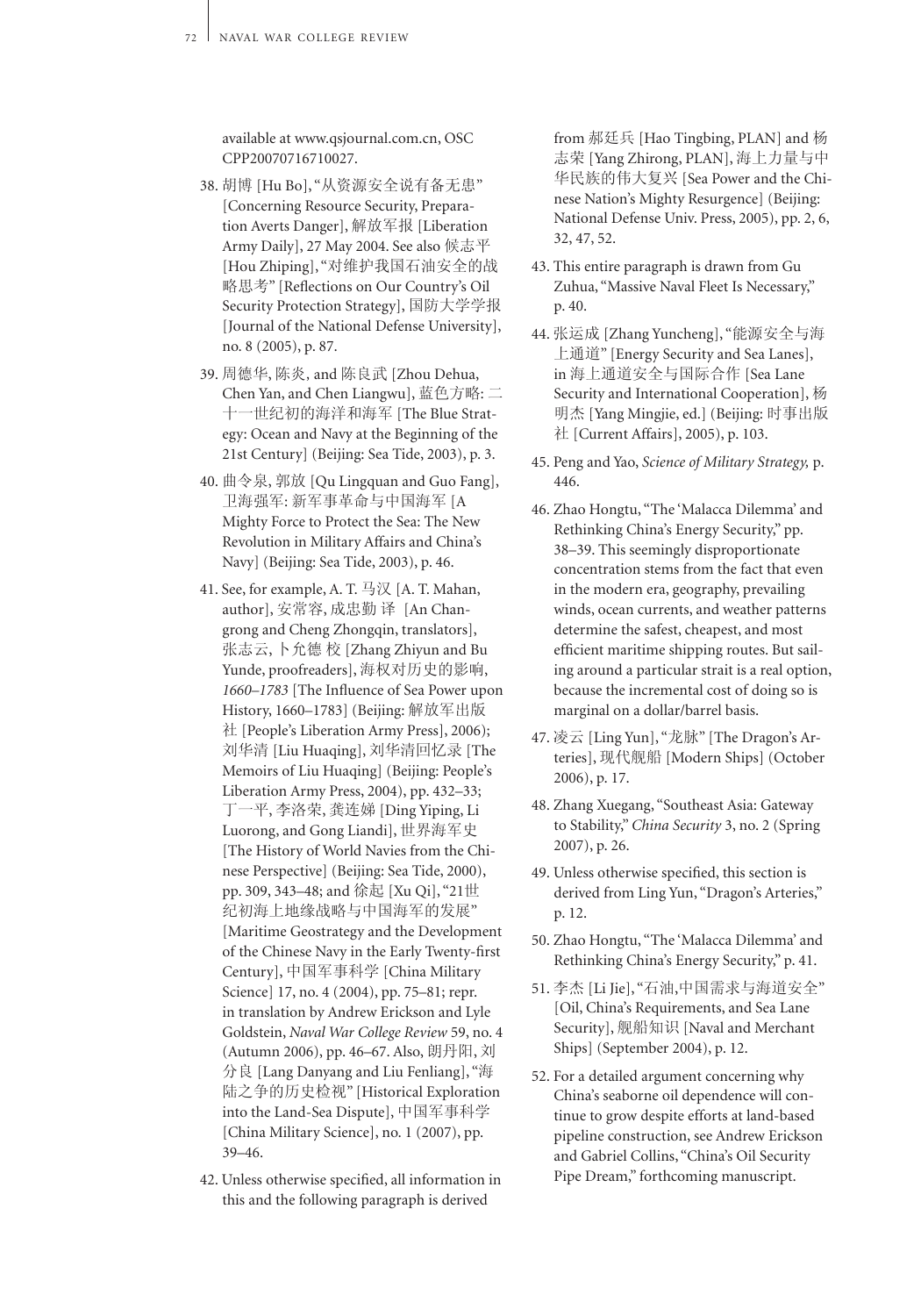- 53. Unless otherwise specified, data in this paragraph are derived from Zhang Yuncheng, "Energy Security and Sea Lanes," pp. 107, 108, 118.
- 54. 汪海 [Wang Hai], "构建避开霍尔木兹海 峡的国际通道" [Creating an International Channel to Bypass the Strait of Hormuz], 世界经济与政治 [World Economics and Politics], no. 1 (2006), p. 49.
- 55. For the four-million-barrel figure, ibid., p. 48.
- 56. Zhang Yuncheng, "Energy Security and Sea Lanes," p. 118.
- 57. Ibid.
- 58. 达巍 [Da Wei], "中国的海洋安全战略" [China's Maritime Security Strategy], in 海 上通道安全与国际合作 [Sea Lane Security and International Cooperation], 杨明杰 [Yang Mingjie, ed.] (Beijing: Current Affairs, 2005), pp. 361–62.
- 59. Zhang Yuncheng, "Energy Security and Sea Lanes," p. 118.
- 60. For "strategic throat," 李兵 [Li Bing], "国际 战略通道研究" [International SLOC Research] (doctoral dissertation, 中共中央党 校 [Chinese Communist Party Central Party School], 1 May 2005), p. 355. For "extremely narrow," Zhang Yuncheng, "Energy Security and Sea Lanes," p. 118.
- 61. 李小军 [Li Xiaojun], "论海权对中国石油安 全的影响" [On the Influence of Sea Power upon China's Oil Security], 国际论坛 [International Forum] 6, no. 4 (July 2004), p. 18.
- 62. 章明 [Zhang Ming], "马六甲困局与中国海 军的战略抉择" [The Malacca Strait Problem and the Future Strategic Choices of the Chinese Navy], 现代舰船 [Modern Ships] (October 2006), p. 21.
- 63. This entire paragraph is drawn from Gu Zuhua, "Massive Naval Fleet Is Necessary," p. 40.
- 64. Chen Angang and Wu Ming, "Malacca Strait," pp. 11–14.
- 65. Ibid., p. 11.
- 66. Ling Yun, "Dragon's Arteries," p. 15.
- 67. Zhang Yuncheng, "Energy Security and Sea Lanes," p. 111.
- 68. Ibid., p. 118.
- 69. Chen Angang and Wu Ming, "Malacca Strait," pp. 11–14.
- 70. 张玉坤, 张慧 [Zhang Yukun and Zhang Hui], 戍海固边: 海上安全环境与海洋权益 维护 [Defend the Sea, Strengthen Frontiers: The Maritime Security Environment and the Defense of Maritime Rights and Interests] (Beijing: Sea Tide, 2003), p. 50.
- 71. Zhang Yuncheng, "Energy Security and Sea Lanes," p. 107.
- 72. Scott C. Roberts, "China's LNG Program Turns a Corner," *Cambridge Energy Research Associates,* www.cera.com.
- 73. Chen Angang and Wu Ming, "Malacca Strait," p. 12.
- 74. Zhang Yukun and Zhang Hui, *Defend the Sea, Strengthen Frontiers,* p. 47.
- 75. Peng and Yao, *Science of Military Strategy,* p. 441.
- 76. "Husky Energy Announces Significant Gas Discovery in South China Sea," *Husky Energy Inc. News,* 14 June 2006, www .huskyenergy.com/news/.
- 77. Zhang Yukun and Zhang Hui, *Defend the Sea, Strengthen Frontiers,* p. 45.
- 78. We focus our discussion on military threats to Chinese energy SLOCs. This is because piracy and other nonstate threats affecting the Malacca Strait and other choke points tend to be more easily dealt with as law enforcement issues, as building local enforcement capacity tends to be more effective than using naval forces to suppress maritime criminal elements. The drop-off in reported pirate attacks in the Malacca Strait area over the past few years is a case in point, as better regional cooperation in the law enforcement arena has made it more difficult for pirates to operate.
- 79. Interview, Beijing, March 2007.
- 80. China Institute of Contemporary International Relations, *Global Energy Structure* (Beijing: Economic Security Study Center, 2005), p. 91.
- 81. See, for example, the series of very detailed reports in a long series that was initiated in the November 2005 issue of *Modern Navy.*
- 82. Zhang Yuncheng, "Energy Security and Sea Lanes," pp. 116–17.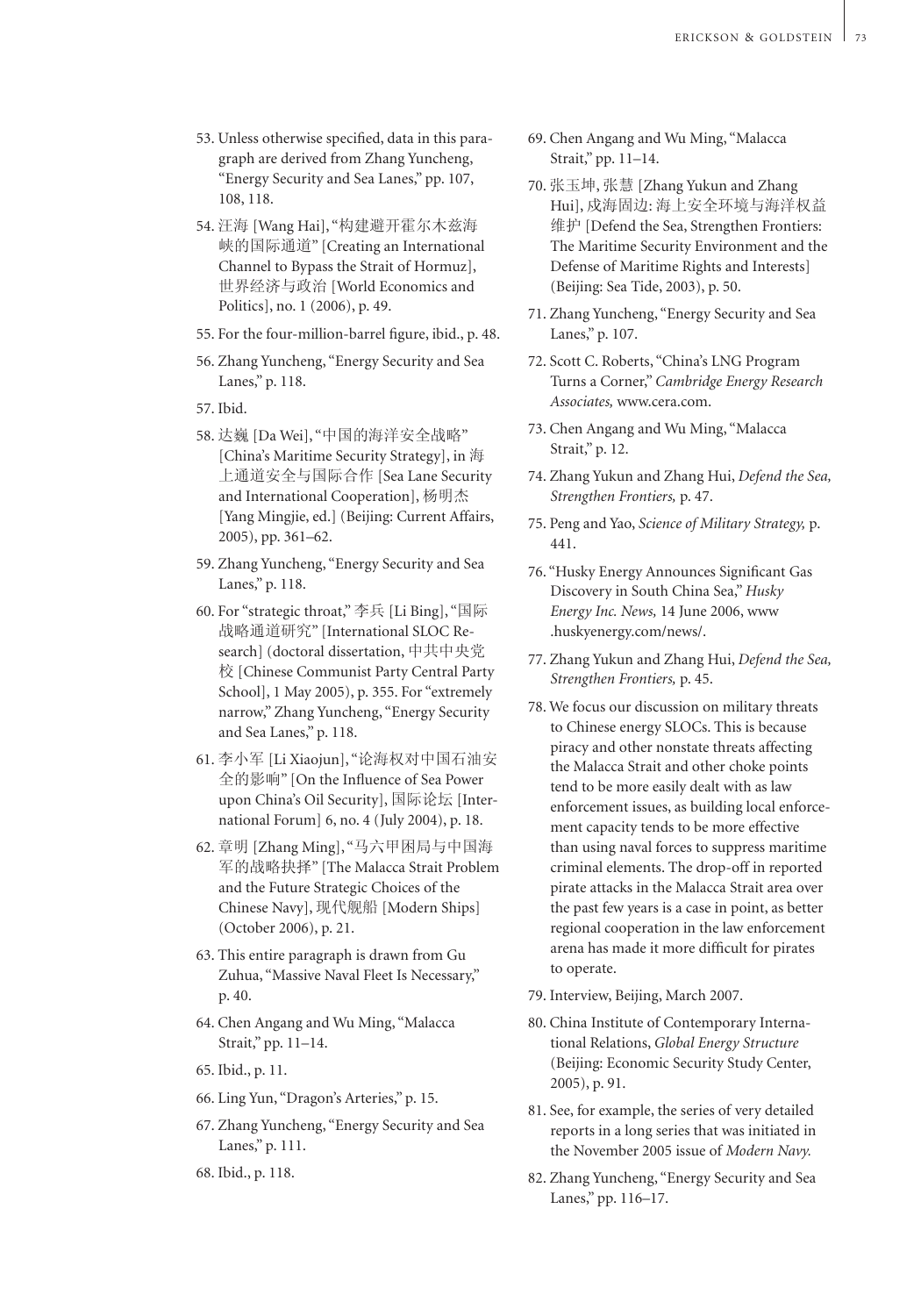- 83. Chen Angang and Wu Ming, "Malacca Strait," p. 14.
- 84. Zhang Yuncheng, "Energy Security and Sea Lanes," p. 120.
- 85. Ibid., p. 119.
- 86. Ibid., p. 120. Chinese concern regarding Japan and the Taiwan Strait has been heightened by U.S.-Japan Defense Guidelines revisions, which some interpret to authorize the extension of Self-Defense Force coverage to the Taiwan Strait area.
- 87. Gu Zuhua, "Massive Naval Fleet Is Necessary," p. 40.
- 88. Unless otherwise specified, this entire paragraph is drawn from Ling Yun, "Dragon's Arteries," p. 15.
- 89. Zhang Yuncheng, "Energy Security and Sea Lanes," p. 119. Prompted by concerns that *Yinhe* would deliver large amounts of precursors for mustard and sarin gas to Iran, the Clinton administration sent vessels to monitor the Chinese-flag containership in the Indian Ocean. A neutral inspection in Saudi Arabia confirmed that no chemicals were on board. This apparent intelligence failure seriously damaged U.S.-China relations for some time. For further details, see Patrick Tyler, *A Great Wall: Six Presidents and China: An Investigative History* (New York: Public Affairs, 1999), pp. 396–400.
- 90. This entire paragraph is drawn from Zhang Yukun and Zhang Hui, *Defend the Sea, Strengthen Frontiers,* pp. 22–24.
- 91. This was the position of one Chinese strategist interviewed by the authors in China, December 2005.
- 92. Unless otherwise specified, all quotations in this section come from 薛兴林 [Bi Xinglin], ed., 战役理论学习指南 [Campaign Theory Study Guide] (Beijing: National Defense Univ. Press, 2002), pp. 107, 228–56.
- 93. There are two editions, of 2000 and 2006; the latter appears significantly more sophisticated.
- 94. Unless otherwise specified, all quotations in this section are from Zhang Yuliang et al., 战役学 [Science of Campaigns] (Beijing: National Defense Univ. Press, 2006), pp. 297–303.
- 95. Ling Yun, "Dragon's Arteries," p. 16.
- 96. Ibid., p. 15.
- 97. Zhang Yuncheng, "Energy Security and Sea Lanes," p. 122.
- 98. 高月[Gao Yue], "海权, 能源 与安全" [Maritime Rights, Resources, and Security], 现代 舰船 [Modern Ships] (December 2004), p. 7.
- 99. For a comprehensive analysis of this issue, see Andrew Erickson, Lyle Goldstein, and Carnes Lord, *China Goes to Sea: Maritime Transformation in Comparative Historical Perspective* (Annapolis, Md.: Naval Institute Press, forthcoming 2009).
- 100. Gao Yue, "Maritime Rights, Resources, and Security," p. 7.
- 101. Xu Qi, "Maritime Geostrategy and the Development of the Chinese Navy," pp. 75–81.
- 102. Zhang Ming, "Malacca Strait Problem," p. 25.
- 103. Li Bing, "International SLOC Research," pp. 354–55.
- 104. Zhang Yuncheng, "Energy Security and Sea Lanes," p. 124.
- 105. This entire paragraph is drawn from 江风 [Jiang Feng], "21世纪中国海军三大舰队构 想" [Prospects for the PLAN's Three Fleets in the 21st Century], 舰载武器 [Shipborne Weapons] (June 2006), pp. 19–22.
- 106. See David M. Finkelstein, "China's National Military Strategy: An Overview of the 'Military Strategic Guidelines,'" in *Right-Sizing the People's Liberation Army: Exploring the Contours of China's Military,* ed. Roy Kamphausen and Andrew Scobell (Carlisle, Pa.: U.S. Army War College, 2007), esp. pp. 69–79.
- 107. 张兆垠, 少将, 成都军区驻滇某集团军 副军长 [Maj. Gen. Zhang Zhaoyin, deputy group army commander, Chengdu Military Region], "坚持不懈地加强我军核心军事能 力建设" [Strengthen Unremittingly Our Army's Core Military Capacity Building], 解放 军报 [Liberation Army Daily], 2 December 2008; "彭光谦: 中国海军赴索马里打击海 盗完全有信心" [Maj. Gen. Peng Guangqian: Has Complete Confidence in China's Navy Going to Somalia to Attack Pirates], 新浪军 事-东方网联合报道 [Joint Report by Sina .com Military Affairs and Oriental Network], 18 December 2008, available at www .chinareviewnews.com.
- 108. Because of their lower cost, smaller size, and potentially very quiet operation (e.g.,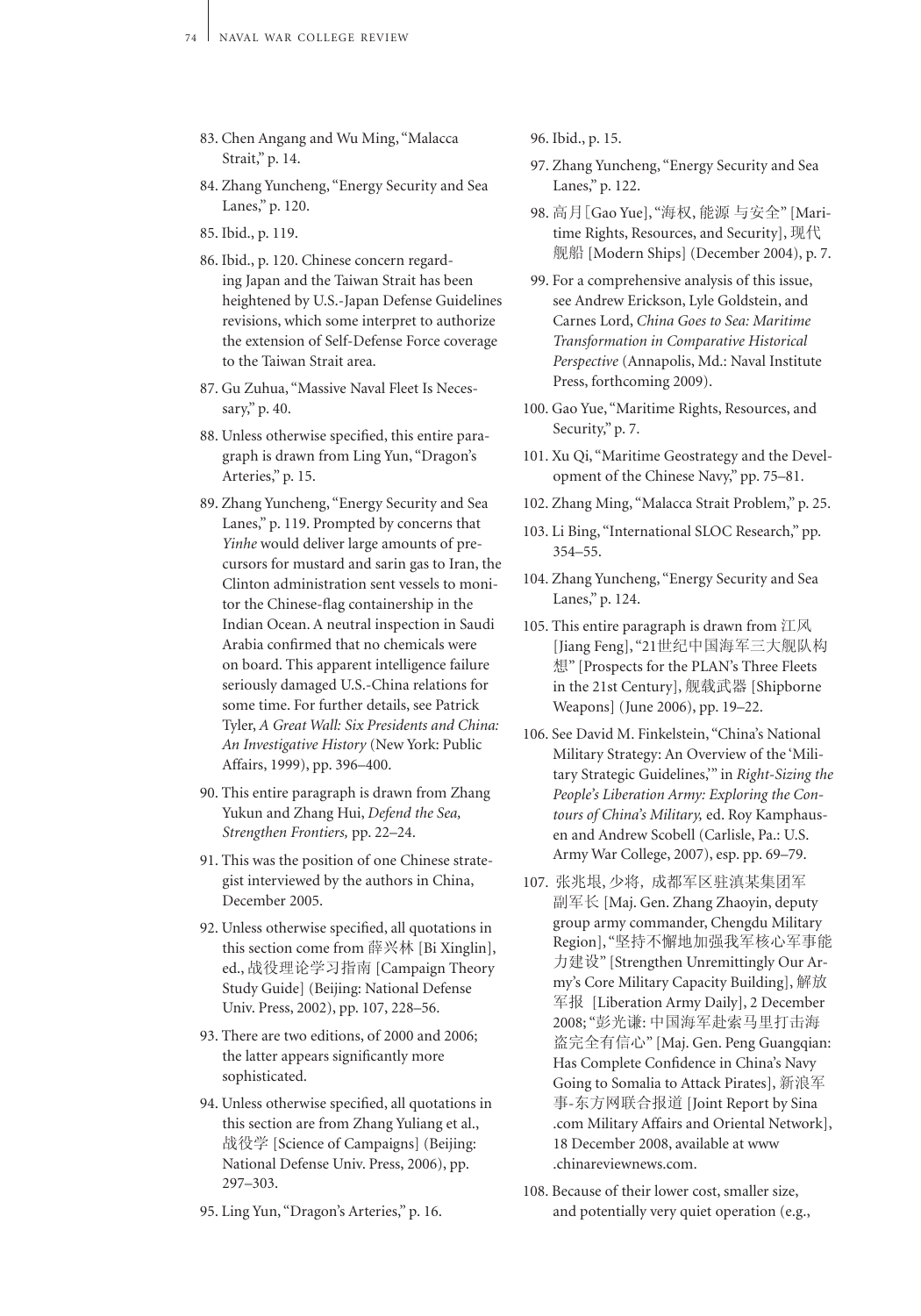under air-independent propulsion) if neither great speed nor range is required, diesel submarines are best for littoral operations. The superior speed and range of nuclear submarines (and relative stealth within these demanding performance parameters), together with their ability to support formidable antiship weapons systems, make them essential for blue-water SLOC defense. However, their still-high cost and their need for highly trained crews and sophisticated maintenance facilities make them worth acquiring in substantial numbers only if SLOC defense is prioritized. For detailed explanation of these points, see Andrew Erickson and Lyle Goldstein, "China's Future Nuclear Submarine Force: Insights from Chinese Writings," *Naval War College Review* 60, no. 1 (Winter 2007), pp. 54–79; and Andrew Erickson, Lyle Goldstein, William Murray, and Andrew Wilson, *China's Future Nuclear Submarine Force* (Annapolis, Md.: Naval Institute Press, 2007).

- 109. For a discussion of potential future steps in Chinese aircraft carrier development emphasizing the difficulties and opportunity costs that would likely be involved, see Andrew S. Erickson and Andrew R. Wilson, "China's Aircraft Carrier Dilemma," *Naval War College Review* 59, no. 4 (Autumn 2006), pp. 13–45. For more recent indications that China may have decided to devote more resources to deck aviation development, see 邓佑标 [Deng Youbiao], "海军大连舰 艇学院首次招收飞行学员" [Dalian Naval Vessel Academy Recruits Flight Students for the First Time], 解放军报 [Liberation Army Daily], 5 September 2008, p. 5, available at www.chinamil.com.cn, or in English as "Dalian Naval Academy Recruits Pilot Cadets for the First Time," *Liberation Army Daily,* 5 September 2008, english.chinamil.com.cn.
- 110. For detailed analysis, see Gabriel Collins and Michael Grubb, *A Comprehensive Survey of China's Dynamic Shipbuilding Industry: Commercial Development and Strategic Implications,* China Maritime Study 1 (Newport, R.I.: Naval War College Press, 2008).
- 111. In the absence of tenders, a navy determined to conduct significant blue-water SLOC security missions would probably need either the ability to bring technicians along

 in some capacity, access to technologically sophisticated port facilities, or both.

- 112. Xu Qi, "Maritime Geostrategy and the Development of the Chinese Navy," pp. 75–81.
- 113. "Gwadar Port," *Gwadar News & Business Source,* www.gwadarnews.com/gwadar-port .asp.
- 114. 林锡星 [Li Xixing] (Jinan University Institute of Southeast Asian Studies), "中缅石油 管道设计中的美印因素" [The Influence of the U.S. and India on the Sino-Myanmar Oil Pipeline Proposal], 东南亚研究 [Southeast Asian Studies], no. 5 (2007), p. 34. For a more skeptical assessment, see Andrew Selth, "Burma, China and the Myth of Military Bases," *Asian Security* 3, no. 3 (September 2007), pp. 279–307.
- 115. Gurpreet S. Khurana, "China's 'String of Pearls' in the Indian Ocean and Its Security Implications," *Strategic Analysis* 32, no. 1 (January 2008), p. 3.
- 116. For historical examples of this process in other countries, see Jack Snyder, *Myths of Empire: Domestic Politics and International Ambition* (Ithaca, N.Y.: Cornell Univ. Press, 1993).
- 117. Zhang Yuncheng, "Energy Security and Sea Lanes," p. 124.
- 118. Li Jie, "Oil, China's Requirements, and Sea Lane Security," p. 11.
- 119. Gao Yue, "Maritime Rights, Resources, and Security," p. 7.
- 120. Unless otherwise specified all data in this paragraph are derived from Ling Yun, "Dragon's Arteries," pp. 10–11, 14, 17.
- 121. In March 2005, the China National Offshore Oil Corporation attempted to purchase the Union Oil Company of California (UNOCAL). Based on concerns about impending Chinese control of strategic resources, as well as, probably, a growing fear of China's rising global political and economic influence, the U.S. House of Representatives resolved by 398–15 that the merger could "threaten to impair the national security of the United States" and called for a presidential review should it succeed. As a major study has also noted, there were other reasons for opposing the bid: "CNOOC's backing by the Chinese